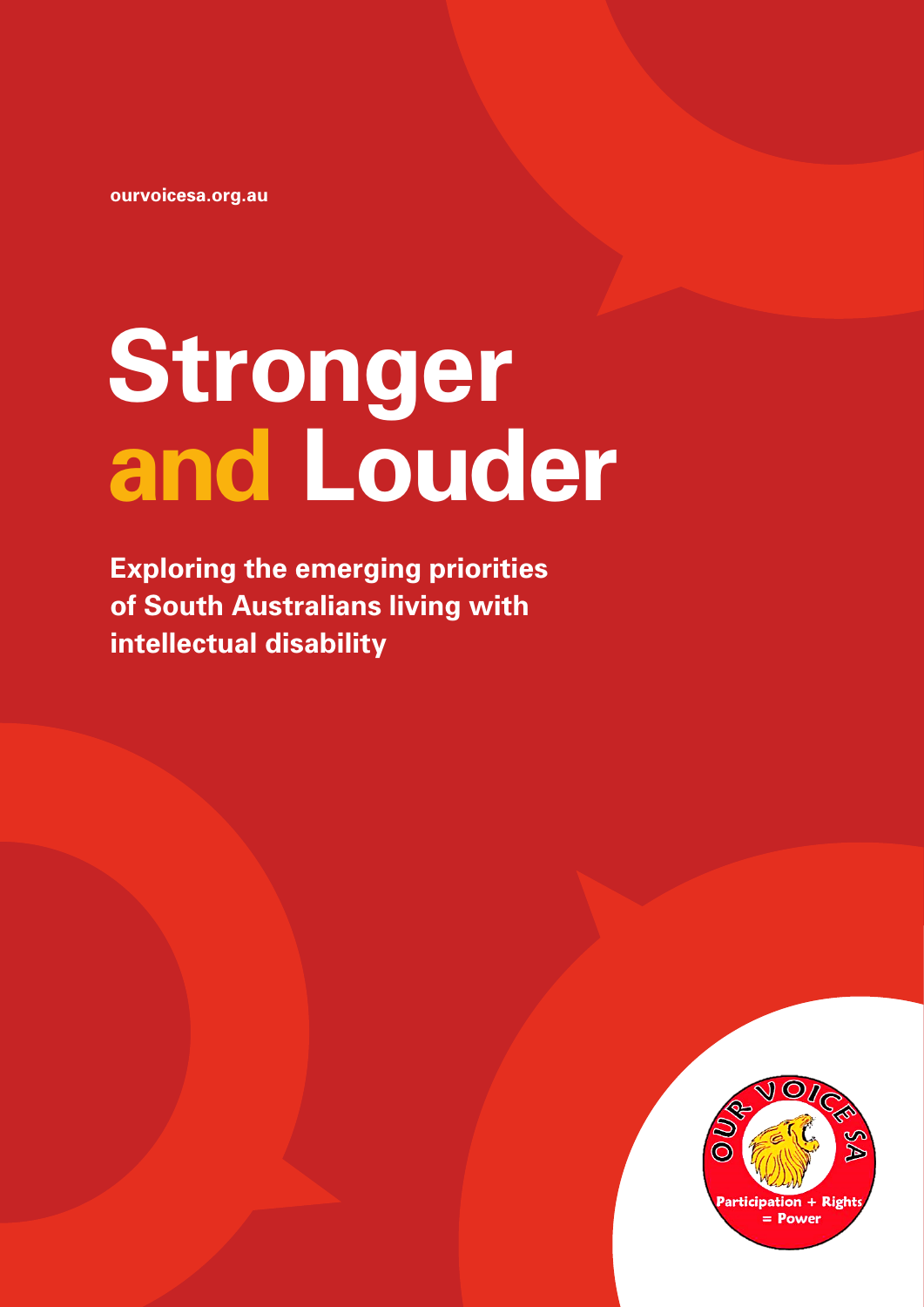#### **Our Voice SA**

(auspiced by JFA Purple Orange) 104 Greenhill Road Unley SA 5061 AUSTRALIA

Phone:+ 61 (8) 8373 8333 Fax: + 61 (8) 8373 8373 Email: [admin@purpleorange.org.au](mailto:admin@purpleorange.org.au)  Web: [ourvoicesa.org.au](https://www.ourvoicesa.org.au)  Facebook: [facebook.com/ourvoicesa](https://www.facebook.com/ourvoicesa) 

#### **Acknowledgement**

We gratefully acknowledge the assistance of Nadia Field and Bradley Bettens who contributed ideas and perspectives as part of a co-design process for the development of this project and report.

#### **Report contributors**

Alison Vivian, Project Officer Ian Cummings, Chair Person of Our Voice SA Maria Edwards, Deputy Chair Person of Our Voice SA Elizabeth Crawford, Board Member of Our Voice SA Gavin Burner, Board Member of Our Voice SA Summer Marchiori, Regional Peer Mentor Sean Langdon, Regional Peer Mentor Tracey Wallace, Policy and Research leader, Purple Orange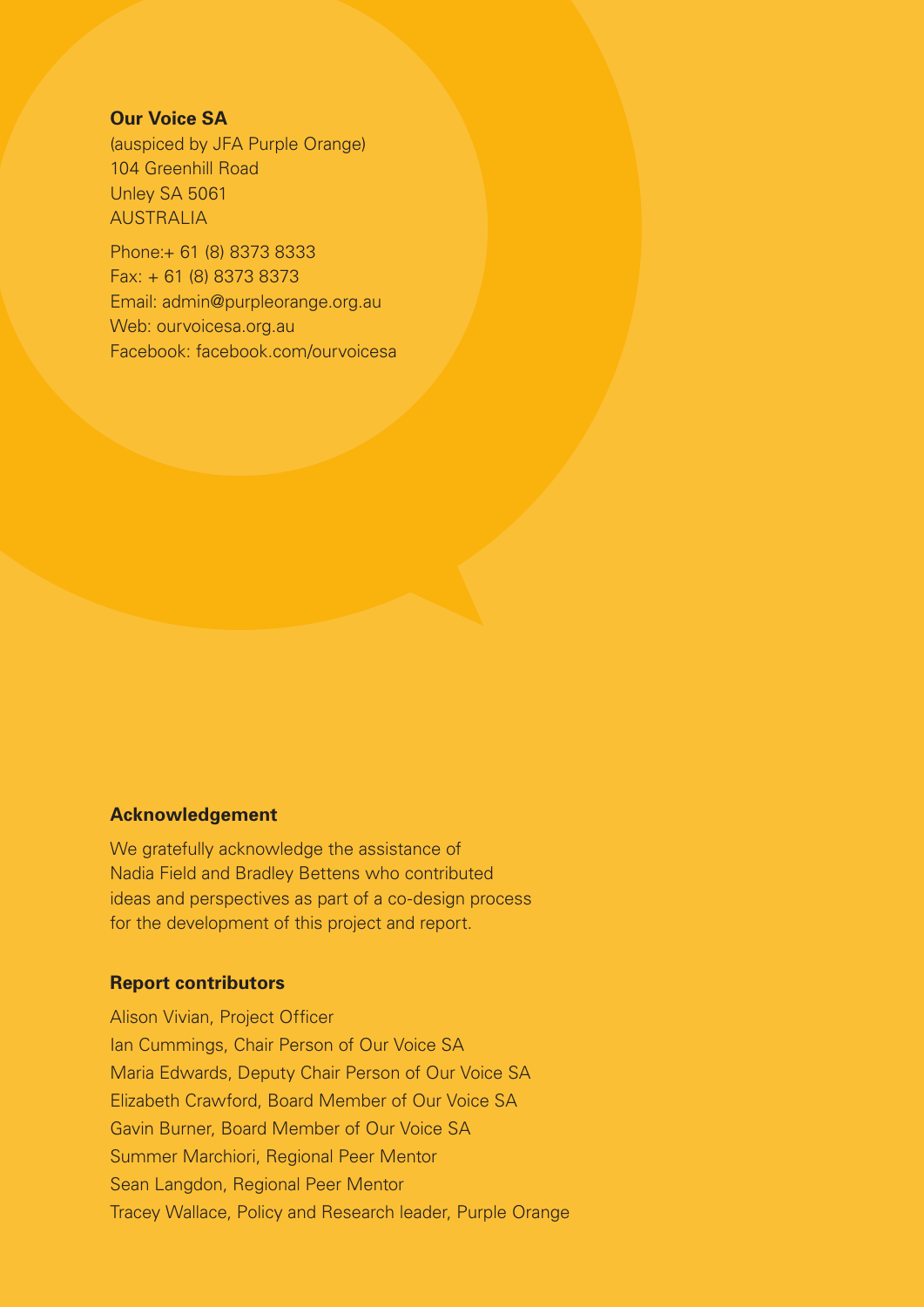## **Stronger and Louder**

**Exploring the emerging priorities of South Australians living with intellectual disability** 



### **About this report**

#### **Purpose**

Our Voice SA wanted to develop a future outlook for their work across South Australia. With funding through the National Disability Insurance Agency (NDIA), Our Voice SA conducted a needs analysis to better understand the emerging priorities of South Australians living with intellectual disability, particularly within the National Disability Insurance Scheme (NDIS) landscape.

By conducting the needs analysis, Our Voice SA identified a number of gaps in access to information, knowledge and understanding of the NDIS and access to the community. This report was written to enable Our Voice SA to share these findings and make recommendations for key stakeholders including the NDIA, South Australian state government, local council, service providers and other key decision makers.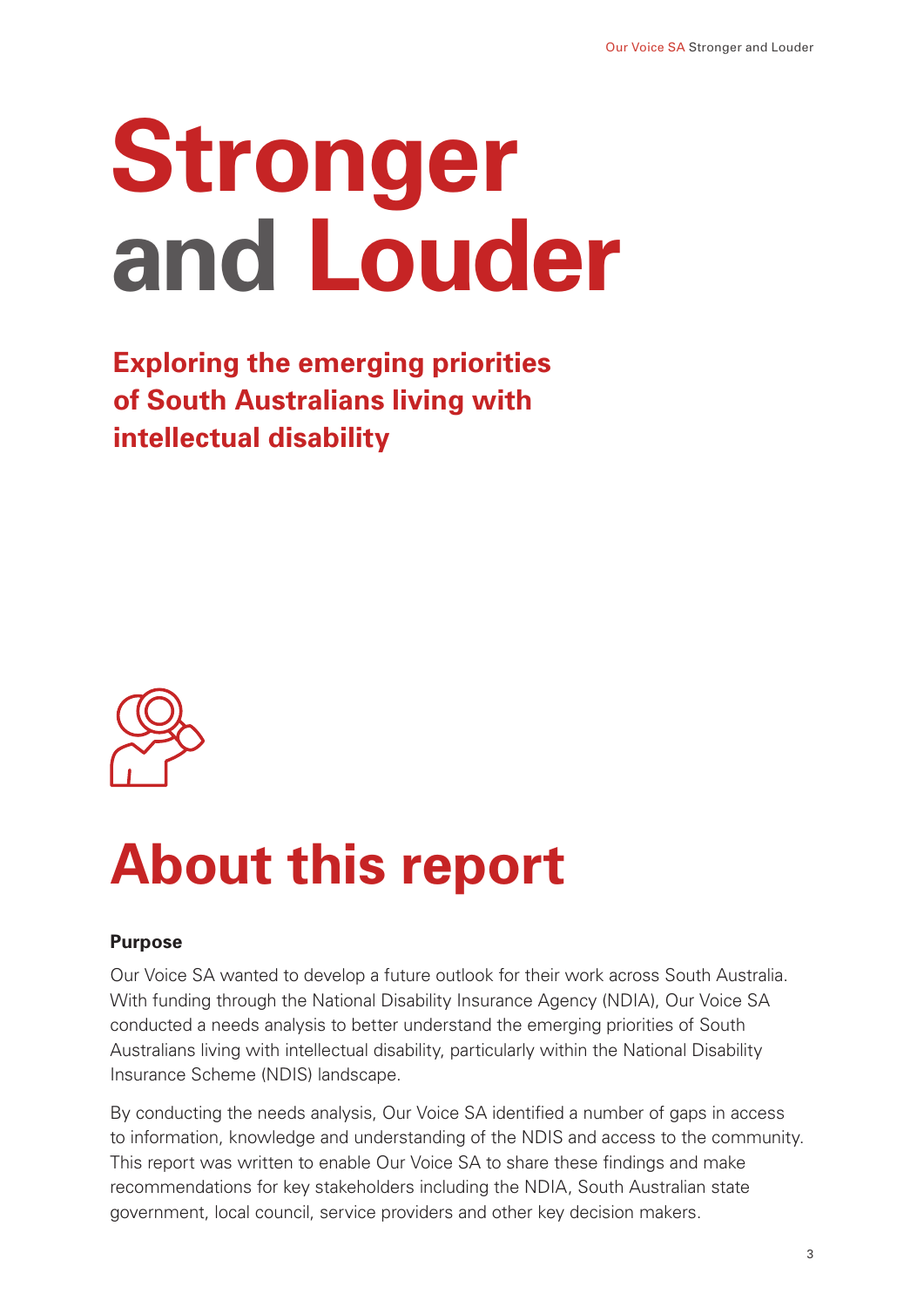### **Our Voice SA**

#### **Our Voice SA is a peer-led self-advocacy organisation for adults living with intellectual disability.**

Our Voice SA became an incorporated body in 2007 and currently has 70 members living with intellectual disability and 30 associate members including family and friends of people living with intellectual disability. Membership is growing and the group is reaching out to others in SA living with intellectual disability and their families on a regular basis. The group is expanding into other suburban areas and country regions with a view to empowering people living with intellectual disability to become self-advocates and peer supports for each other.

The Our Voice SA Board and Peer Support Group currently meets once a month to talk about issues important to them. The members of Our Voice SA all have different abilities and believe that difference is good. Our Voice SA speaks out about matters that are important such as having a voice and extending peer networks. Our Voice SA has its own website and Facebook page.

Our Voice SA is supported by JFA Purple Orange which, as a host agency, currently provides support via a Project Leaders time, the provision of meeting space and financial management. JFA Purple Orange is a not-for-profit agency that develops and promotes social policy and practice solutions in response to the aspirations and issues reported by people living with disability.

Our Voice SA is reaching out to other South Australians living with intellectual disability to ensure that they have access to accurate, understandable information about the NDIS and to provide good quality peer-support and self-advocacy training.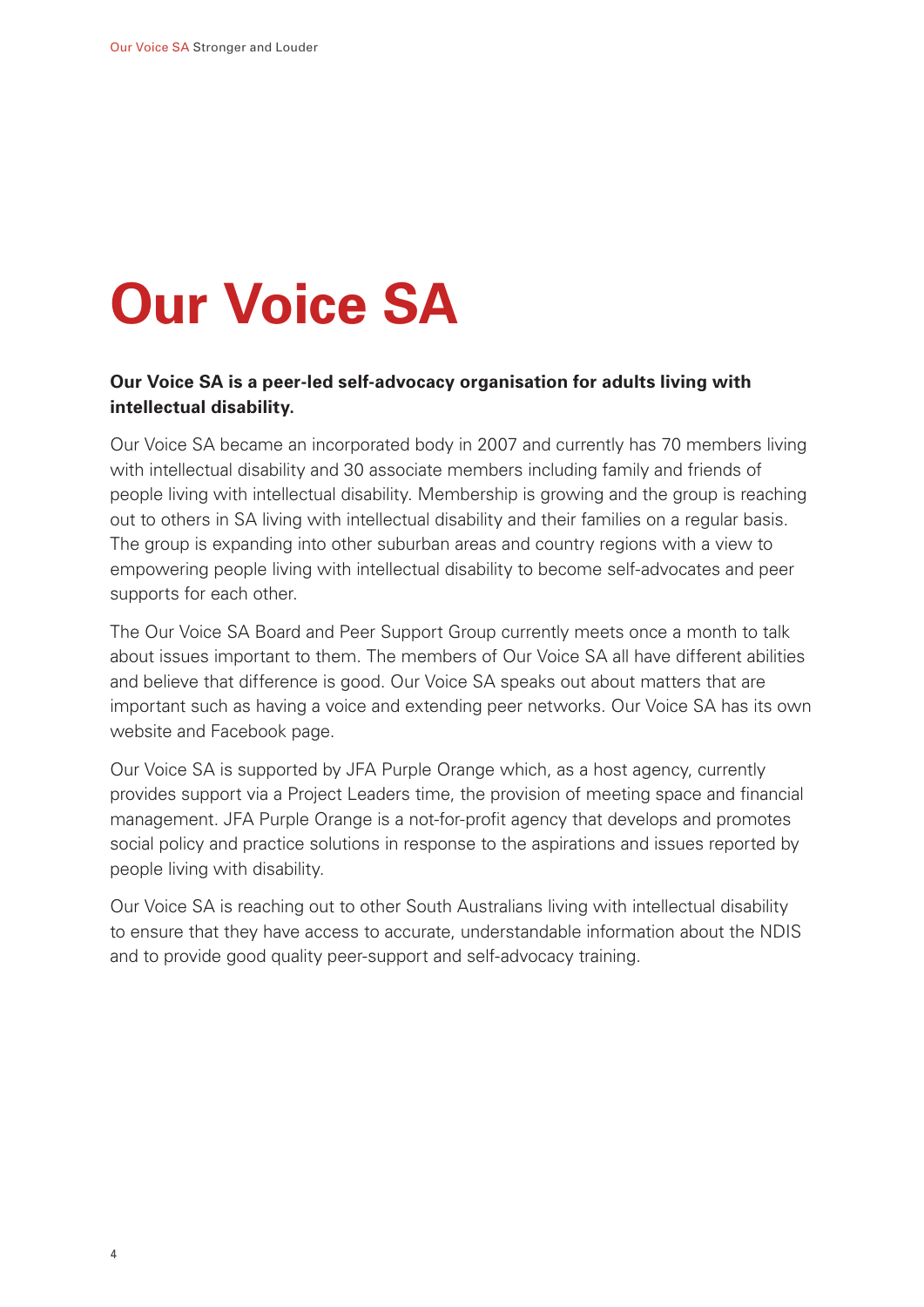### **Contents**

| 1                                                           |
|-------------------------------------------------------------|
| $\mathbf{2}$                                                |
| Decision making, choices and being in control  17<br>3      |
| 4                                                           |
| 5                                                           |
| 6                                                           |
| 7                                                           |
| 8                                                           |
| 9                                                           |
| Main priorities for the intellectual disability community26 |
|                                                             |
|                                                             |
|                                                             |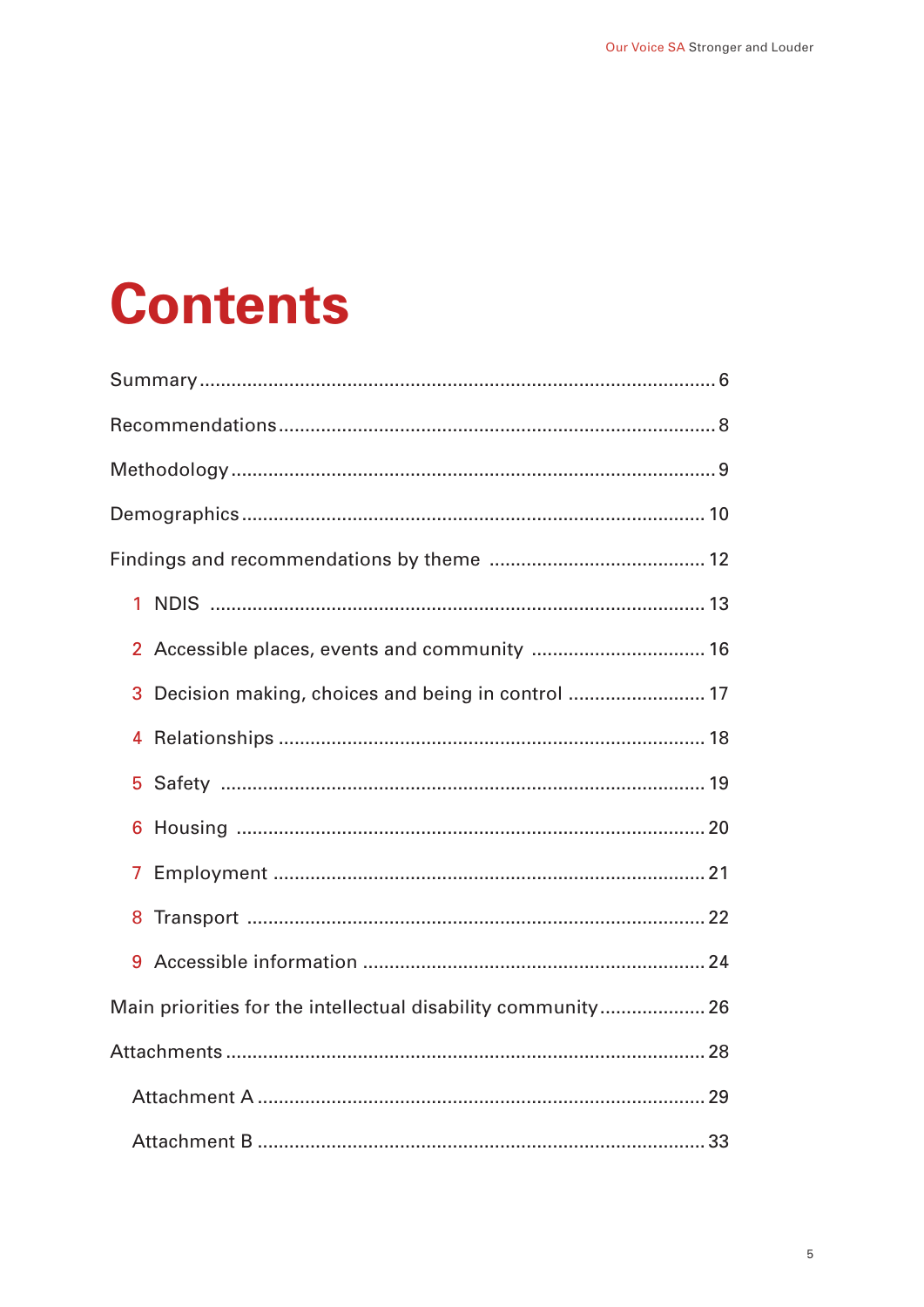<span id="page-5-0"></span>

# **Summary**

**Our Voice SA wanted to develop a future outlook for their peer-led self-advocacy work across South Australia. With funding through the NDIA, Our Voice SA conducted a needs analysis to try and better understand the emerging priorities of South Australians living with intellectual disability, particularly within the NDIS landscape. This report provides an analysis of what people told us about their current and emerging priorities and what would assist South Australians living with intellectual disability address those priorities.** 

To ensure that the voices of people with intellectual disability were central to the process, Our Voice SA recruited two people living with intellectual disability to form a co-design group. The responsibilities of the group were to design the project, develop interview questions, design marketing and promotion strategy and develop final recommendations in the report.

Our Voice SA developed two electronic surveys (see Attachment A and B) across nine themes identified through co-design. Our Voice SA noted that collecting information through online surveys is not accessible for some people living with intellectual disability who do not have the required literacy or computer skill. In response we also conducted one-on-one interviews and small group consultations. In total, 40 people across regional and metropolitan South Australia provided input into this research, including 28 people living with intellectual disability and 12 family, friends or paid workers.

All respondents said they have a NDIS plan. People living with intellectual disability reported that information about the NDIS was often not given in ways that they could understand and this resulted in having limited understanding of the NDIS or NDIS processes. Family, friends and paid workers identified parts of the NDIS that made things more difficult including rigid time lines, administrative heavy processes, not enough funding, frequent changes at agencies, invoicing agencies, delay in plan approvals, management options leading to limitations and NDIS misunderstanding the needs of the individuals.

People living with intellectual disability also reported having difficulty connecting into community, with a lack of transport identified as the biggest barrier. Other barriers to accessing the community were having inclusive places to go, not knowing how to access places and mobility issues. Family, friends and paid workers also said that travel expenses, lack of funds to provide adequate support for outings and perceived safety as barriers to accessing the community, places or events for people living with intellectual disability.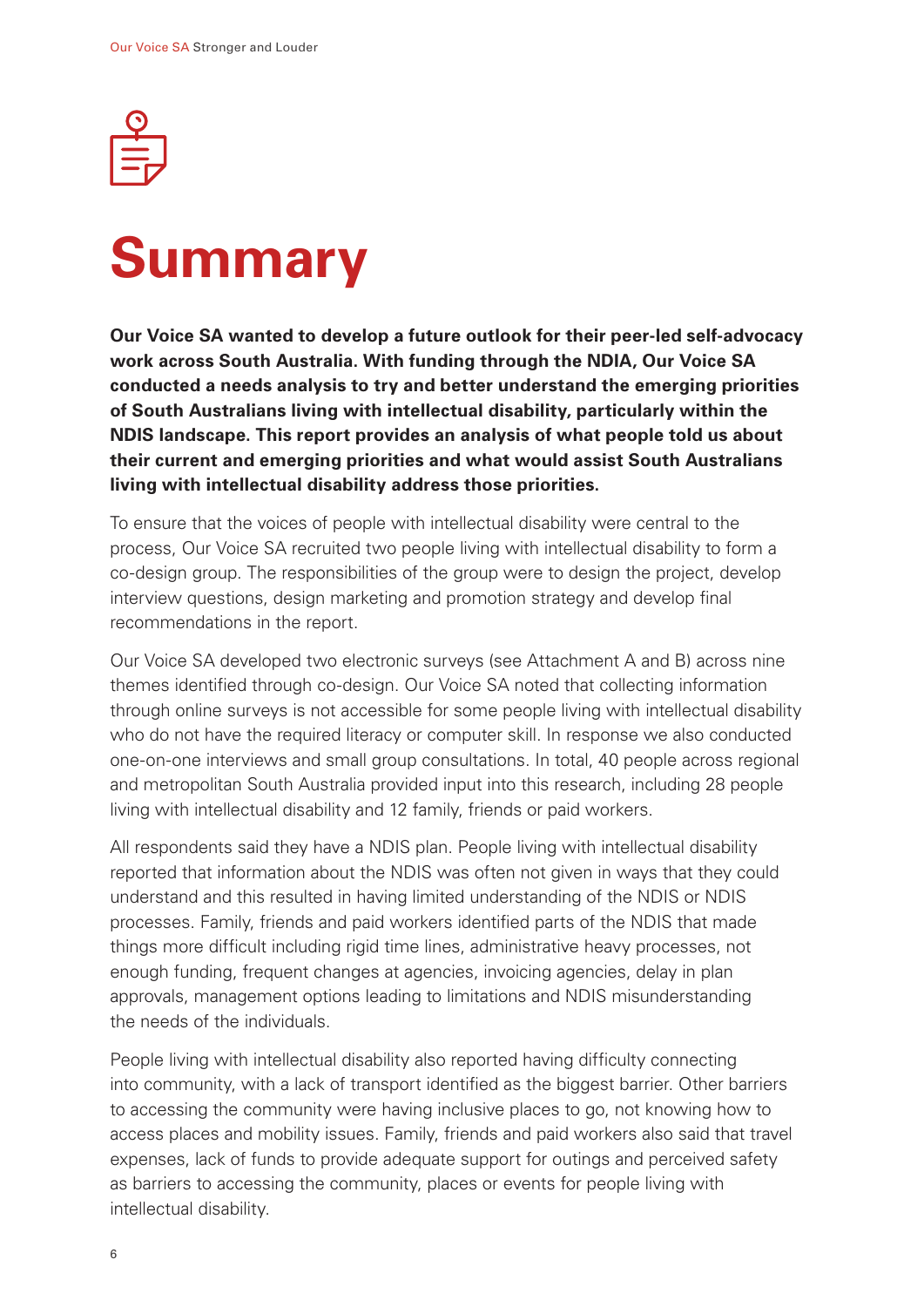While all participants that lived in their own home or with family stated they were involved in decisions about where to live or who to live with, only one of the participants who lives in a shared or group home had a say in where they live or who they share their home with. People living with intellectual disability in regional areas stated that accessible housing was not always available, making the ability to move difficult.

Seven (17%) participants indicated they have difficulty using public transport and needed support present to access public transport. Accessibility and not feeling safe on public transport were the areas highlighted as barriers for people living with intellectual disability. Public transport was not readily available to the people from regional areas. Most people reported that they rely on the community bus service which has limited scheduled runs, taxis or family and friends to travel between towns.

People living with intellectual disability reported that they need information shared with them in various formats including Easy English, video, text to speech, role play, visual representation, verbal communication and having support to go through the information with another person. Barriers to accessing information to make decisions include low literacy skills, complexity of information, information only being available in written formats and not having skills or access to use computers.

All respondents were asked to identify what their number one priority or issue would be for the intellectual disability community. From their responses, three main themes of priority were identified;

#### **Access**

This includes access to information, the community, places and services;

#### **D** Inclusion

This includes having their voices heard and disability awareness within the wider community, particularly medical staff.

#### **Choice and decision making**

This includes having opportunities to make choices about their staff, services, daily activities, housing and transport.

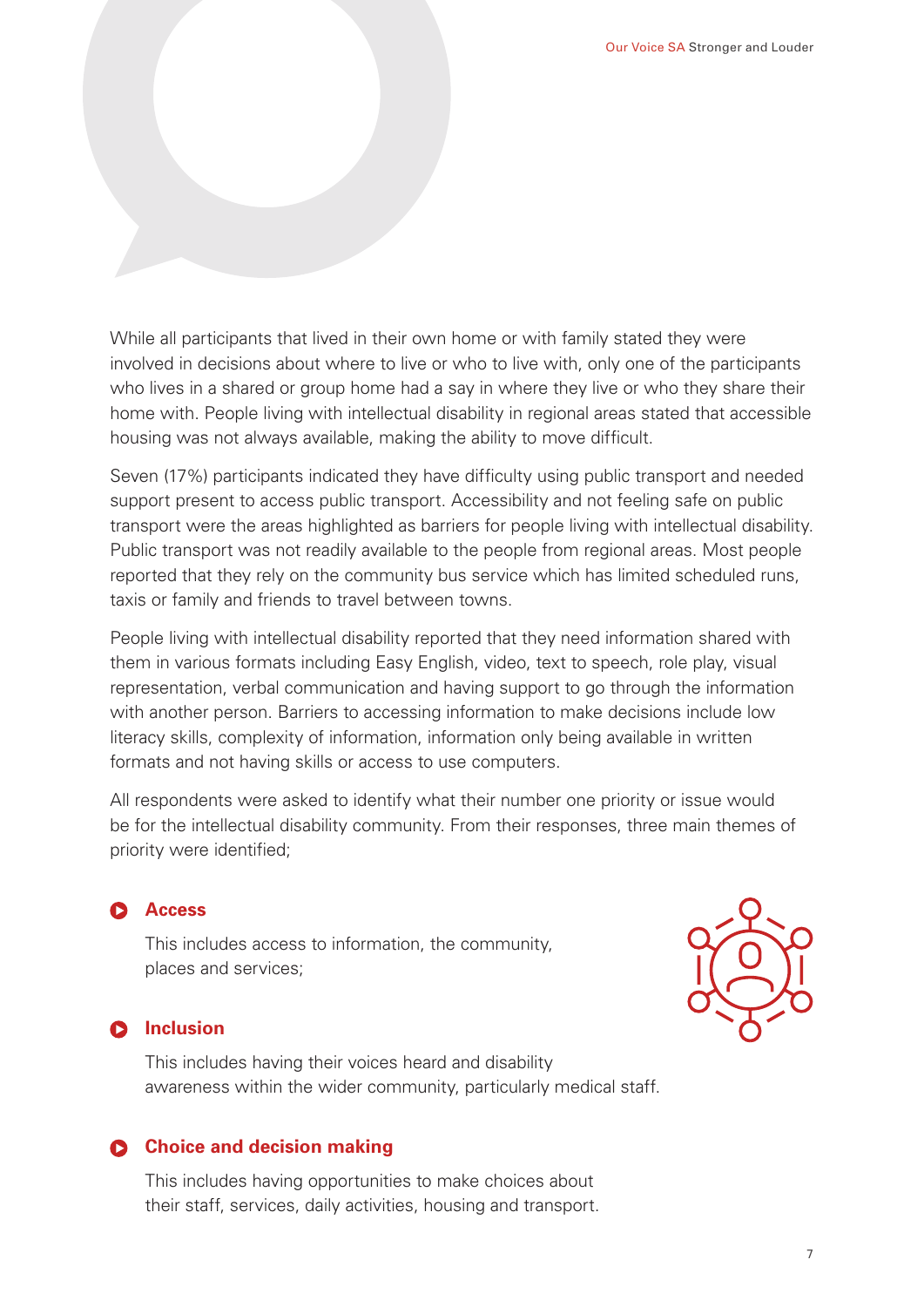<span id="page-7-0"></span>

### **Recommendations**

This research has highlighted a number of gaps for people living with intellectual disability in SA and Our Voice SA has made the following call to action as priorities for key stakeholders:

- 1. All information about services in South Australia must be in multi-modal accessible formats, including video, Easy English, audio and verbal communication.
- 2. The NDIA should provide fully accessible multi-modal resources and increased
- support for people living with intellectual disability to understand and implement their NDIS plan and to challenge it if they don't like it.
	-
- 3. Key government decision makers and service providers must take the time to listen to people who live with intellectual disability. This could be achieved through mechanisms such as 1:1 interviews or small focus groups.
- 4. NDIA should continue funding peer networks and individual capacity building activities that are designed by and for people living with intellectual disability which focus on building the self-advocacy and decision making skills of people living with intellectual disability.
- 5. South Australian state and council authorities should consult with with Our Voice SA and other stakeholders living with intellectual disability about what makes community accessible to inform the development and implementation of their Disability Access and Inclusion Plans.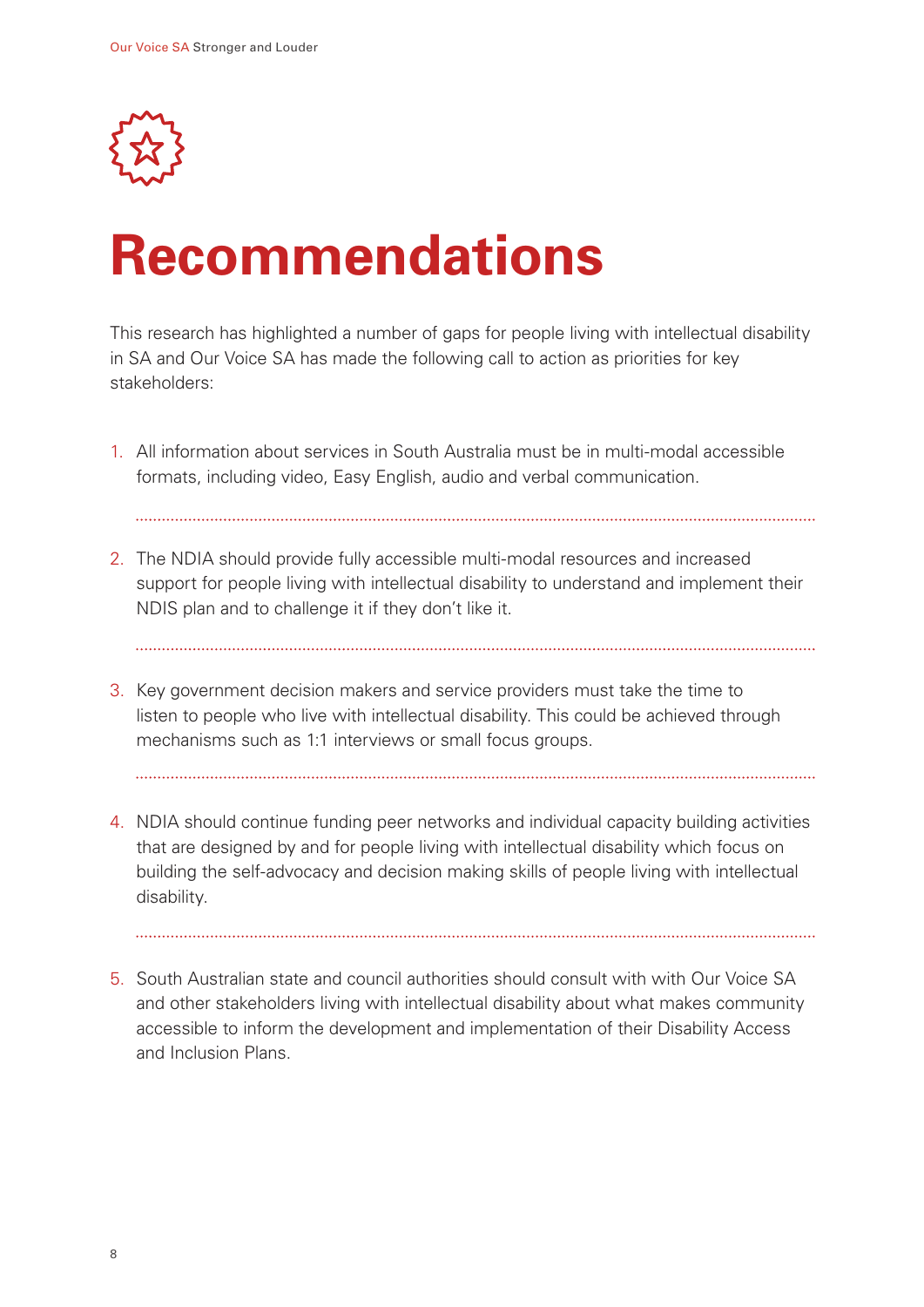<span id="page-8-0"></span>

## **Methodology**

To ensure that the voices of people with intellectual disability were central to the process, Our Voice SA recruited Nadia Field and Bradley Bettens, two people living with intellectual disability to form a co-design group. The responsibilities of the group were to design the project, develop interview questions, design marketing and promotion strategy and final recommendations in the report.

The co-design group decided that the interview questions would span across 9 themes:

- 1. National Disability Insurance Scheme (NDIS)
- 2. Accessible places, events and community
- 3. Decision making, choices and being in control
- 4. Relationships
- 5. Safety
- 6. Housing
- 7. Employment
- 8. Transport
- 9. Accessible information.

The co-design group met twice during the project.

Our Voice SA developed two electronic surveys (see Attachment A and B) about these 9 themes and these were shared through Our Voice SA's online networks, one for people living with intellectual disability and one for family, friends and paid support. The Our Voice SA Project Leader and Project Officer also conducted five individual 1:1 interviews. Four regional group consultations were also run by the Project Officer in Kadina, Port Augusta, Mount Gambier and Minlaton.

Data was de-identified prior to data analysis. All data has been stored confidentially and will be reported in a way that ensures identification of participants is not possible. Participants were able to choose which questions they wished to respond to, and could elect to exit the interview at any time.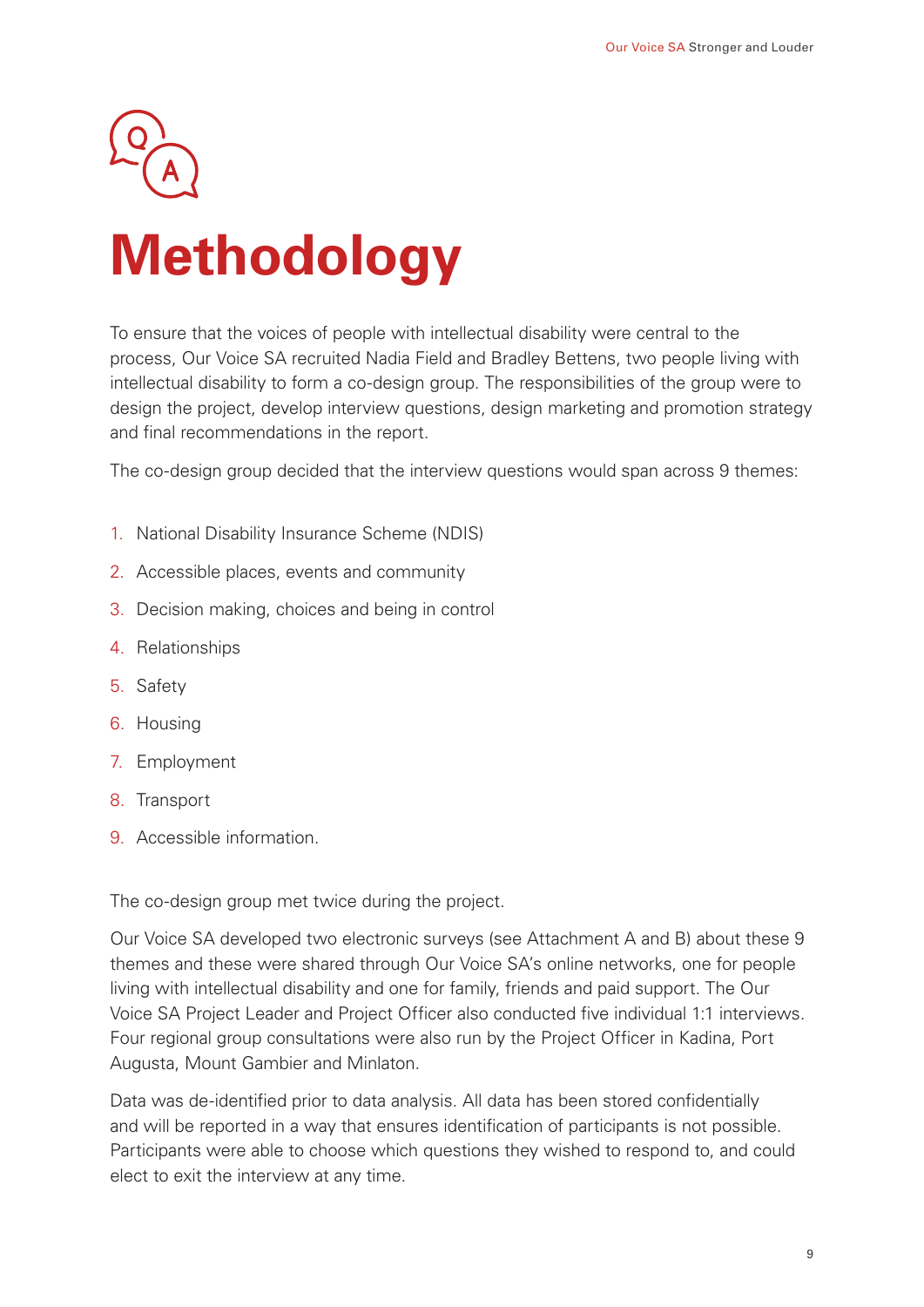<span id="page-9-0"></span>

### **Demographics**

#### **Response totals**

| Response<br>Type | <b>Online Survey</b> | 1:1 Interview | Group<br>Consultation | <b>Total</b> |
|------------------|----------------------|---------------|-----------------------|--------------|
| <b>PLWID</b>     | 5                    | 5             | 18                    | 28           |
| Other            | 12 <sup>2</sup>      |               |                       | 12           |
| <b>Total</b>     |                      | 5             | 18                    | 40           |

#### **People living with intellectual disability (PLWID)**

#### How PLWID responded (N=28)



Age (N=28)





Gender (N=28)





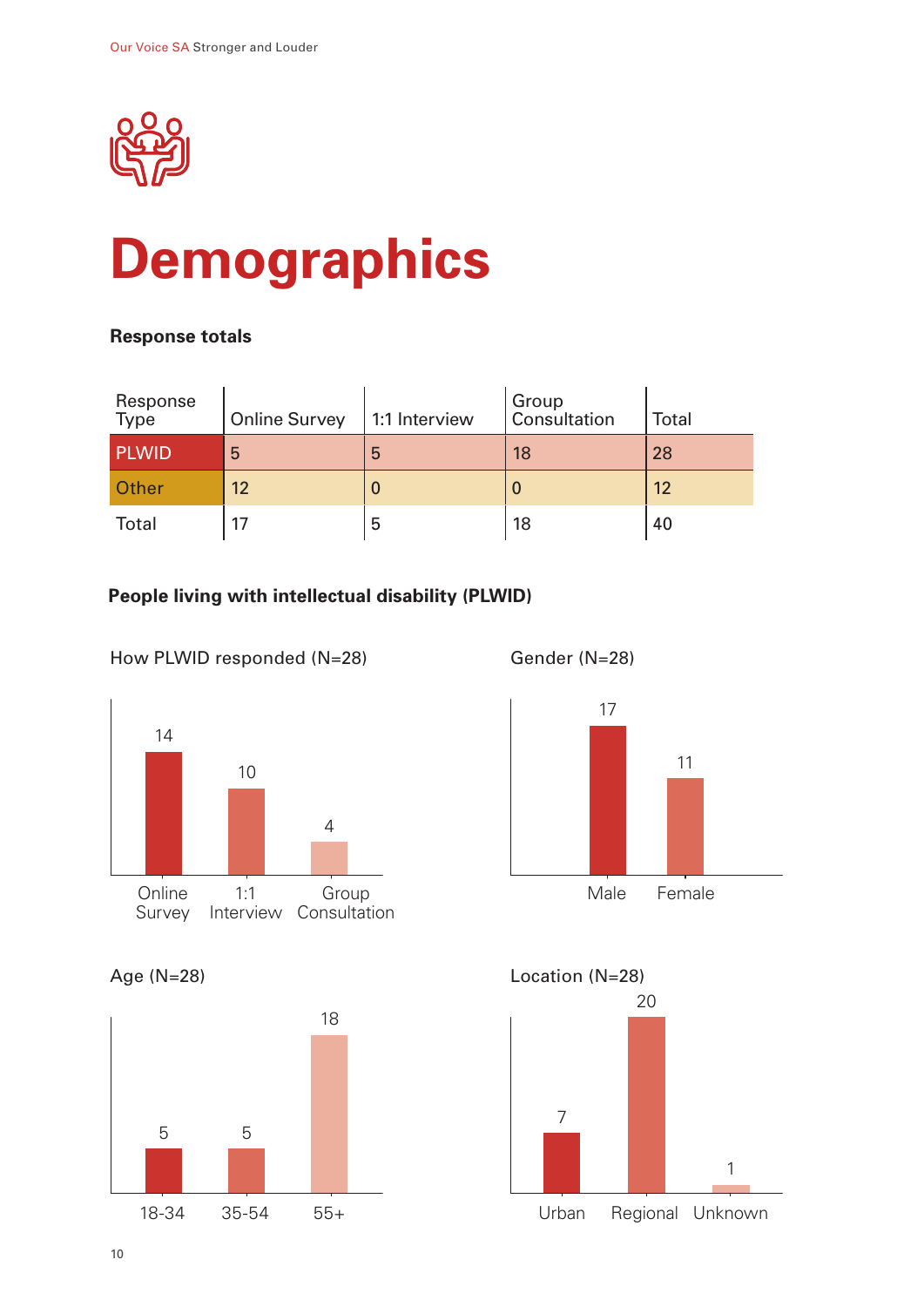#### **Family members, friends and paid workers**

How family, friends and paid workers responded (N=12)







#### PLWID Age (N=12)



PLWID Location (N=12)



Sources (N=12)

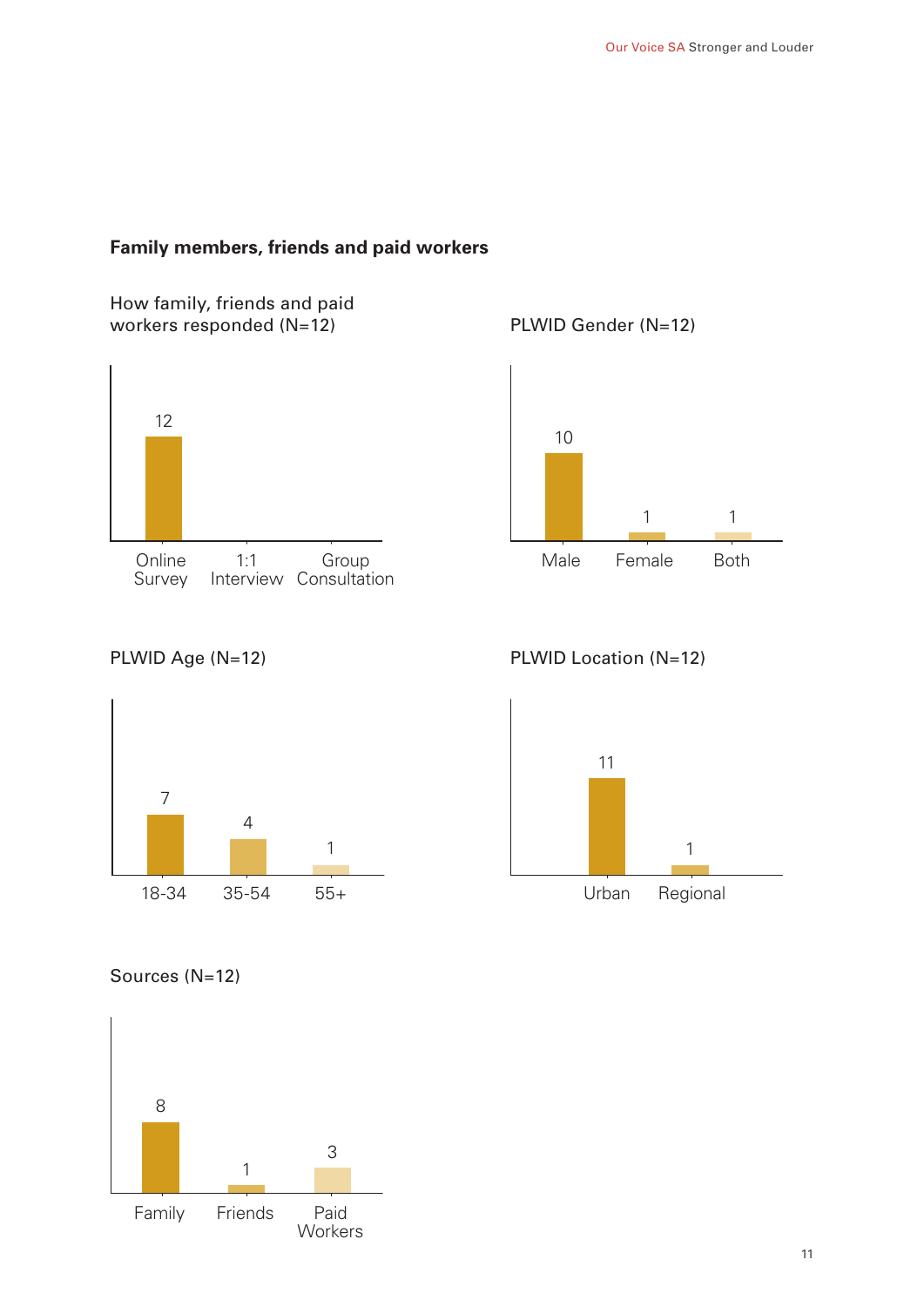<span id="page-11-0"></span>

### **Findings and recommendations**  by theme

**Results from the online surveys, 1:1 interviews and regional group consultations.**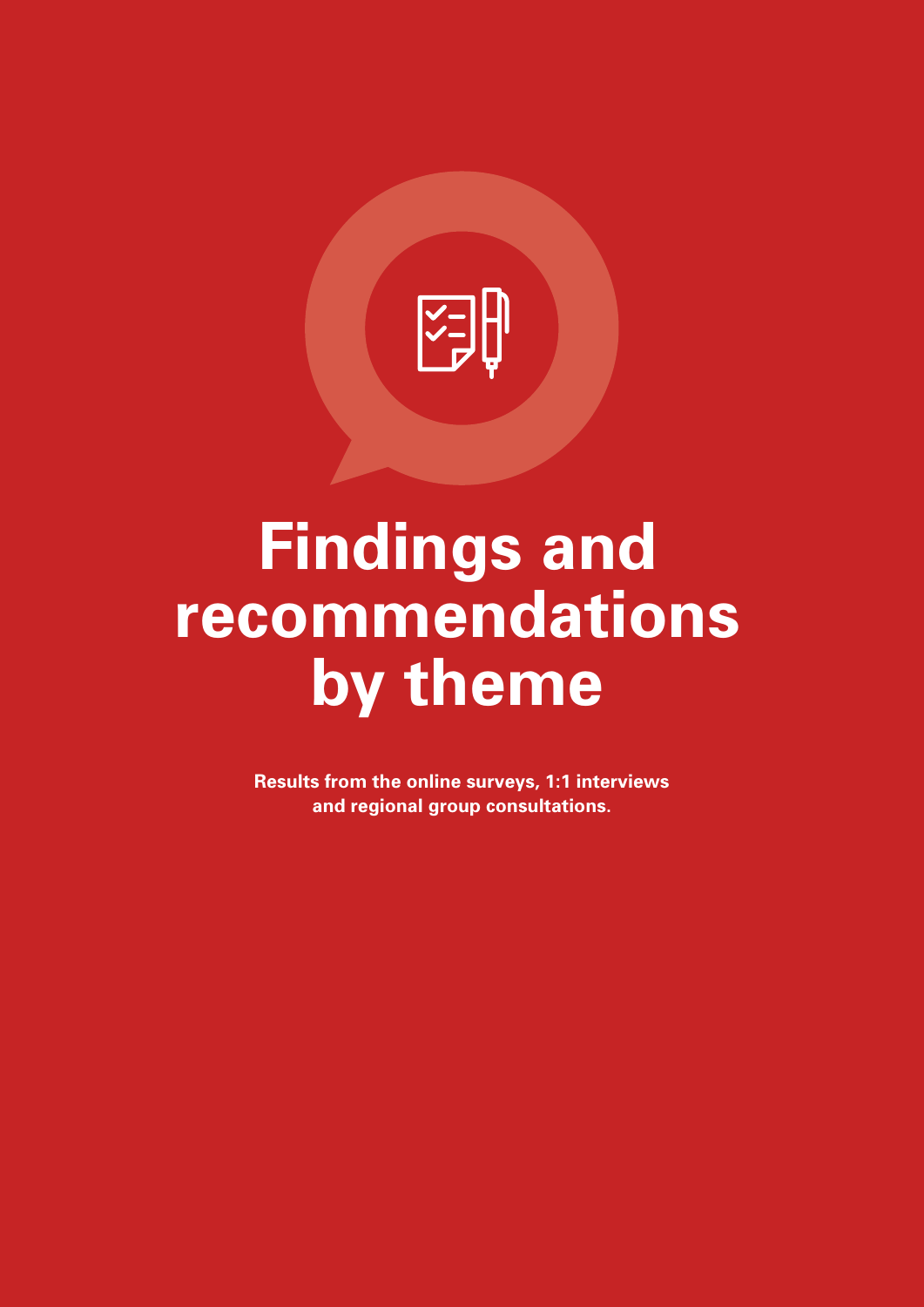<span id="page-12-0"></span>

### **1 NDIS**

All of the people living with intellectual disability who answered the survey, interview questions or participated in the regional consultations have a NDIS plan. All of the survey responses completed by family, friends and paid workers about people living with intellectual disability have a NDIS plan.

#### **NDIS Information**

Information provided to people living with intellectual disability about the NDIS came from service providers, family members, NDIS, Disability Advocacy Agencies and local government. Over 80 per cent of the participants (33 people) reported that information about the NDIS was not given in ways that they or the person living with intellectual disability could understand. People living with intellectual disability identified having limited understanding of the NDIS or NDIS processes, continued changes or updates to the plan, too many people speaking for them and difficulty communicating with the NDIS as barriers to being able to access or navigate the scheme. Family members also stated that not having adequate understanding of the NDIS made the scheme confusing, complex and overwhelming.

#### "Change of circumstances was a nightmare. It was difficult to get a meeting and impossible to get an adequate new plan"

Additional information or resources in easy read were identified as ways to overcome some barriers. This included NDIS plans written in simple language, with the NDIS giving simple examples to assist individuals make choices.

Other suggestions included an increase in support coordination available to people living with intellectual disability, sharing experiences from different perspectives through peer networks such as OVSA, development of specialist support to guide people in using their plans, and extra NDIS staff to go to individuals and explain their NDIS plan once it is approved.

#### **NDIS Plans**

The majority of individuals who completed the survey did not know what was in their plan or were unsure about the contents of their plan. Only three people stated they knew what was in their plan, only one stated that they knew how to implement their plan. Almost all of the participants (38 of the 40) receive formal or informal support from family, NDIS providers or through support coordination.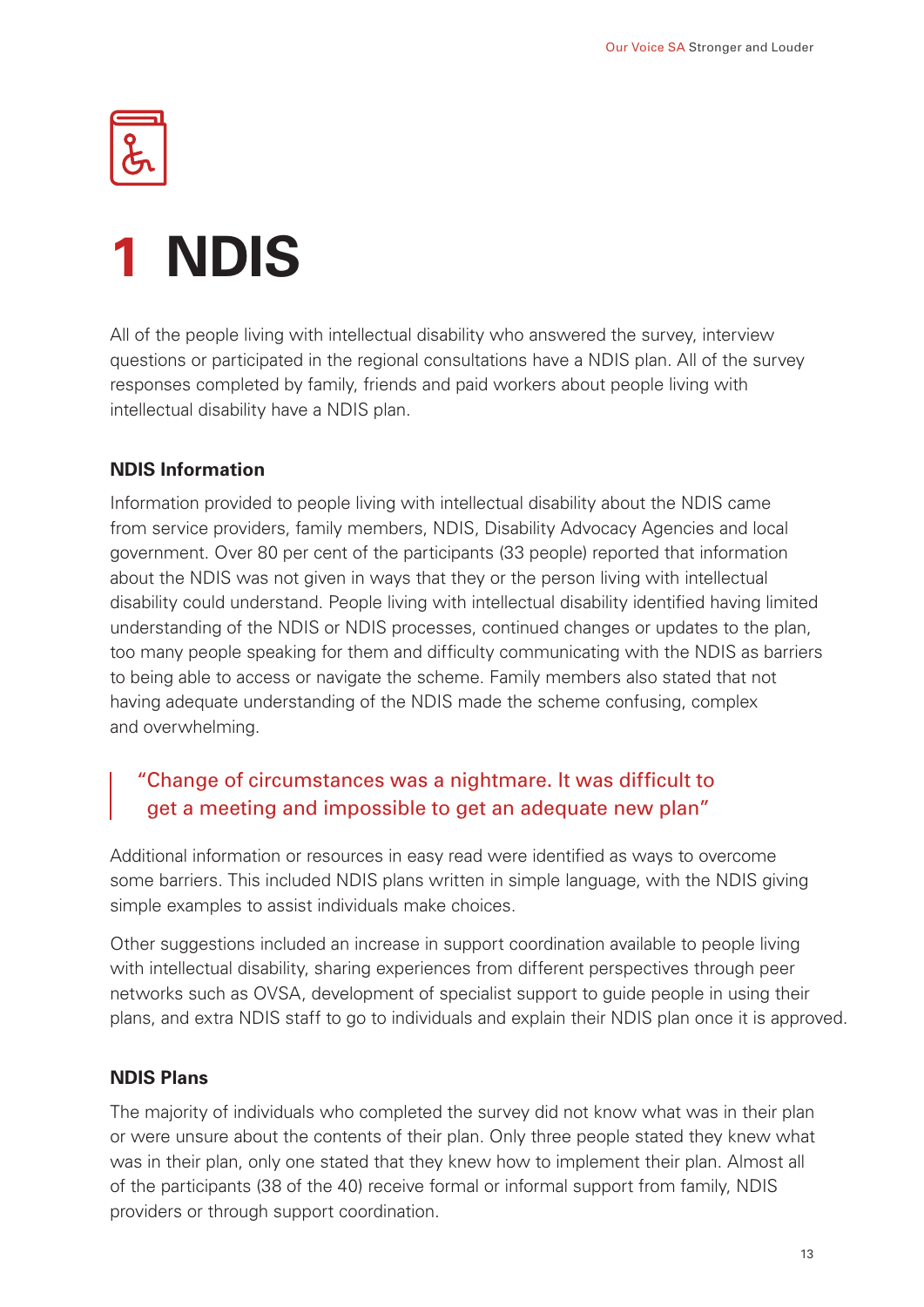Additional support to implement plans, plans that are easier to read and understand, training on the NDIS, information about the NDIS that is easier to understand and plans that are easy to navigate were all identified as ways to support people living with intellectual disability to better understand and use their NDIS plans. Family members also identified that they would like training about the NDIS, simpler language in plans and more flexible plans to allow for emergency circumstances.

"Documents with less words would help a person with intellectual disability to understand better. Maybe a simple question and answer sheet for them to be aware of things they need to think about"

#### **NDIS Satisfaction Scale**

Participants who completed the online survey and 1:1 interviews were asked to rate the NDIS on a scale from 1-10 where 1 is the worst and 10 is the best. The average score from the 22 responses was 6/10.



Positive responses about the NDIS from people living with intellectual disability included gaining access to equipment, community participation, access to leisure and recreation activities, having new opportunities and moving into a new home.

#### "I am in my new home"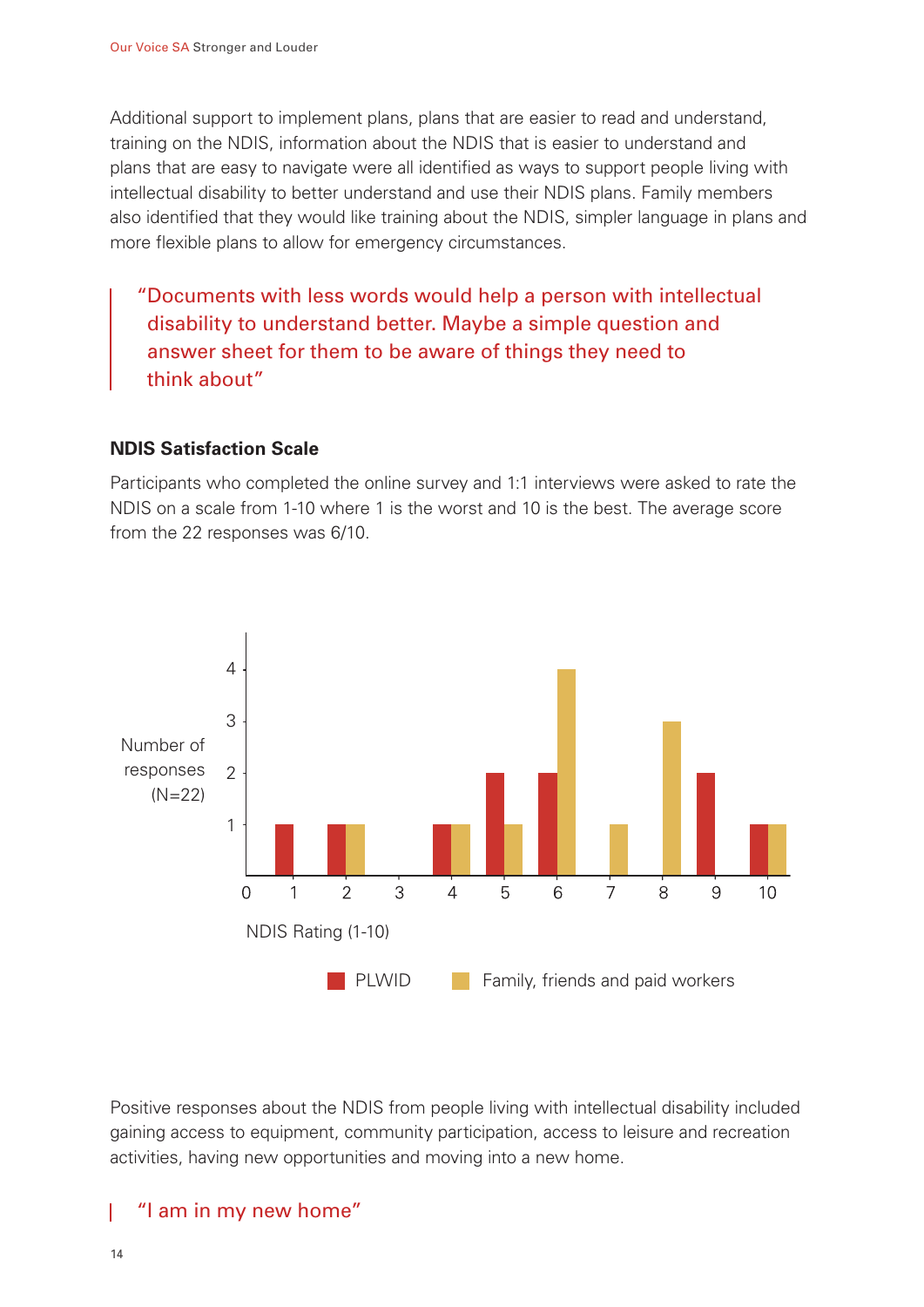Family, friends and paid workers saw increased access or new access to allied health services, having choice and control of support, having more choices about recreation and employment, flexible support options, support workers to help follow up on therapy as positive outcomes from the NDIS.

#### "The right to choose non-disability agencies."

Participants provided examples of goals that have been achieved through the NDIS including meeting new people, getting out, having meaningful days, going on a holiday, increased independence, improved speech and language skills, improved daily living skills and increased social connections.

Negative responses about the NDIS from people living with intellectual disability included limited access to information or not being able to understand the information received, delays from NDIS, not having a regular person at the NDIS to contact with questions and not enough funding or hours to meet goals.

#### "I don't feel I can say no"

#### "No person to go to in the event of any query"

Family, friends and paid workers also identified parts of the NDIS that made things more difficult including rigid time lines, administration heavy processes, not enough funding, frequent changes at agencies, invoicing agencies, delay in plan approvals, management options leading to limitations and NDIS get information about an individuals needs wrong.

#### "The process is based on a deficit model which is difficult and feels yucky"

#### "Having to prove our family member has a disability then having to fight (unsuccessfully) for the support required"

Overall, the findings indicated that while some NDIS participants had experienced greater choice and control and had achieved some goals, others indicated that information about the NDIS was hard for people living with intellectual disability to understand and provided in formats that were not accessible. It was also found that people living with intellectual disability had limited understanding of NDIS processes including what was in their NDIS plan and implementing their plan. These findings demonstrate the need for all information to be in accessible formats such as video, Easy English, audio and verbal communication. As well as accessible information people living with intellectual disability require increased support to understand and implement their plan and to challenge it if they don't like it. This means having an unbiased support person to explain things, in the spirit of supported decision-making where the person is supported to make their own informed choice, not just putting an easy read version up on the website.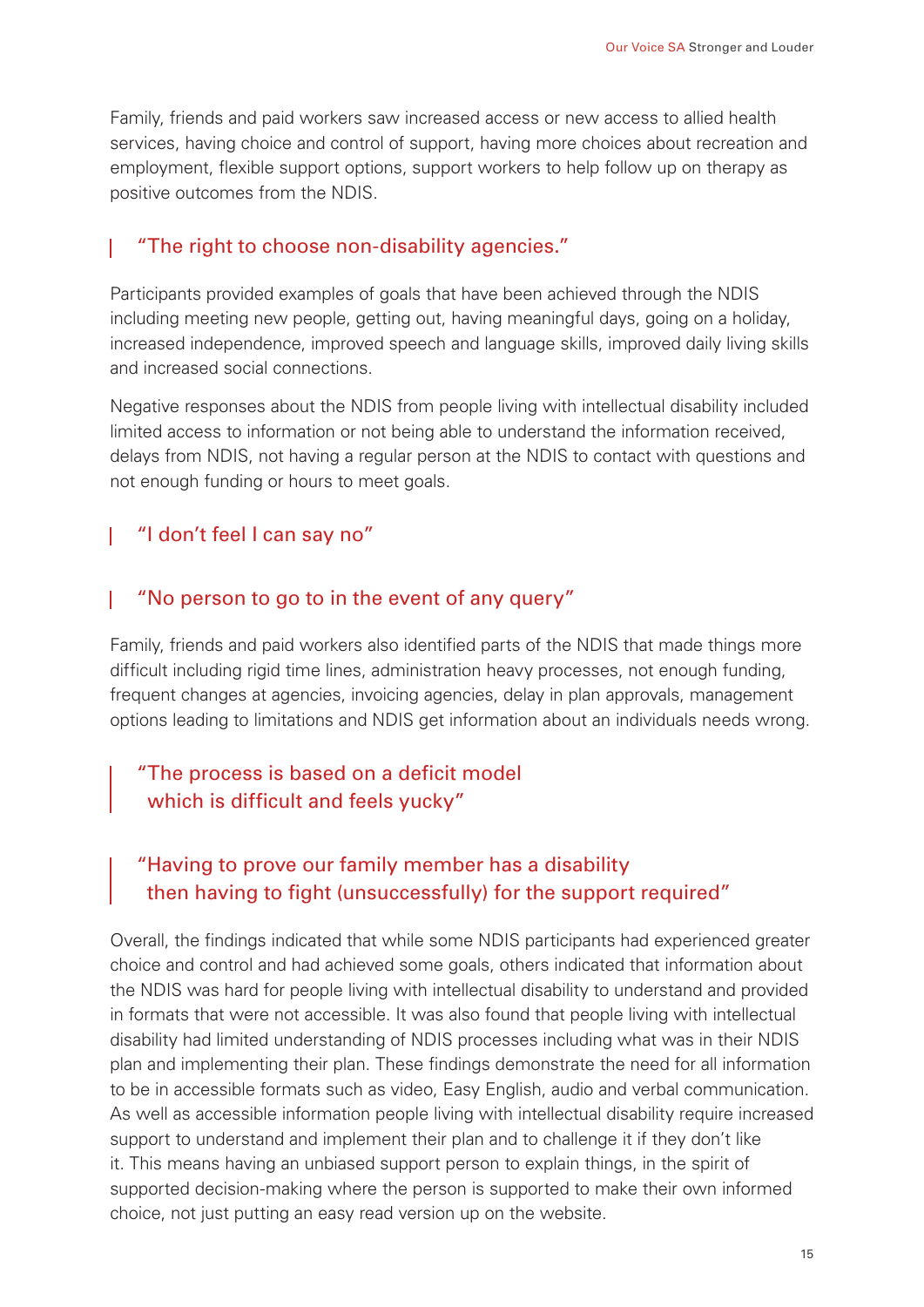<span id="page-15-0"></span>

### **2 Accessible places, events and community**

Over 50 per cent (insert the numbers here too) of people living with intellectual disability reported having difficulty going into the community. Lack of transport was identified as the biggest barrier. Other barriers to accessing the community were not having inclusive places to go, not knowing how to access places and mobility issues. While there were many barriers reported, all participants said that community access had either stayed the same or improved since the introduction of the NDIS.

Family, friends and paid workers also said that travel expenses, lack of funds to provide adequate support for outings, the individual's capacity to plan things independently, the individual skills learnt have not been transferred to other environments (travel by public transport) and perceived safety were all barriers to accessing the community, places or events for people living with intellectual disability.

#### "…the community part of the plan is more flexible but with limited access to staff"

People who participated in the regional consultations stated that recreation areas such as swimming pools, cinemas, beaches, sporting events and dining facilities were not accessible to everyone in the community. Some people were required to travel up to an hour and a half for accessible recreation activities as they were not available in their home town. Other barriers to community participation for people living in regional areas were that footpaths, road crossings, street lights and public toilets were often poorly maintained restricting physical access to the community.

The results from the survey and group consultations demonstrate that people living with intellectual disability face numerous barriers to accessing the community including a lack of transport, individual knowledge or skill, lack of accessible venues or insufficient funds to provide adequate support. It is vital that key decision makers listen to people living with intellectual disability about how to make the community accessible. This could be achieved through mechanisms such as 1:1 interviews or small focus groups.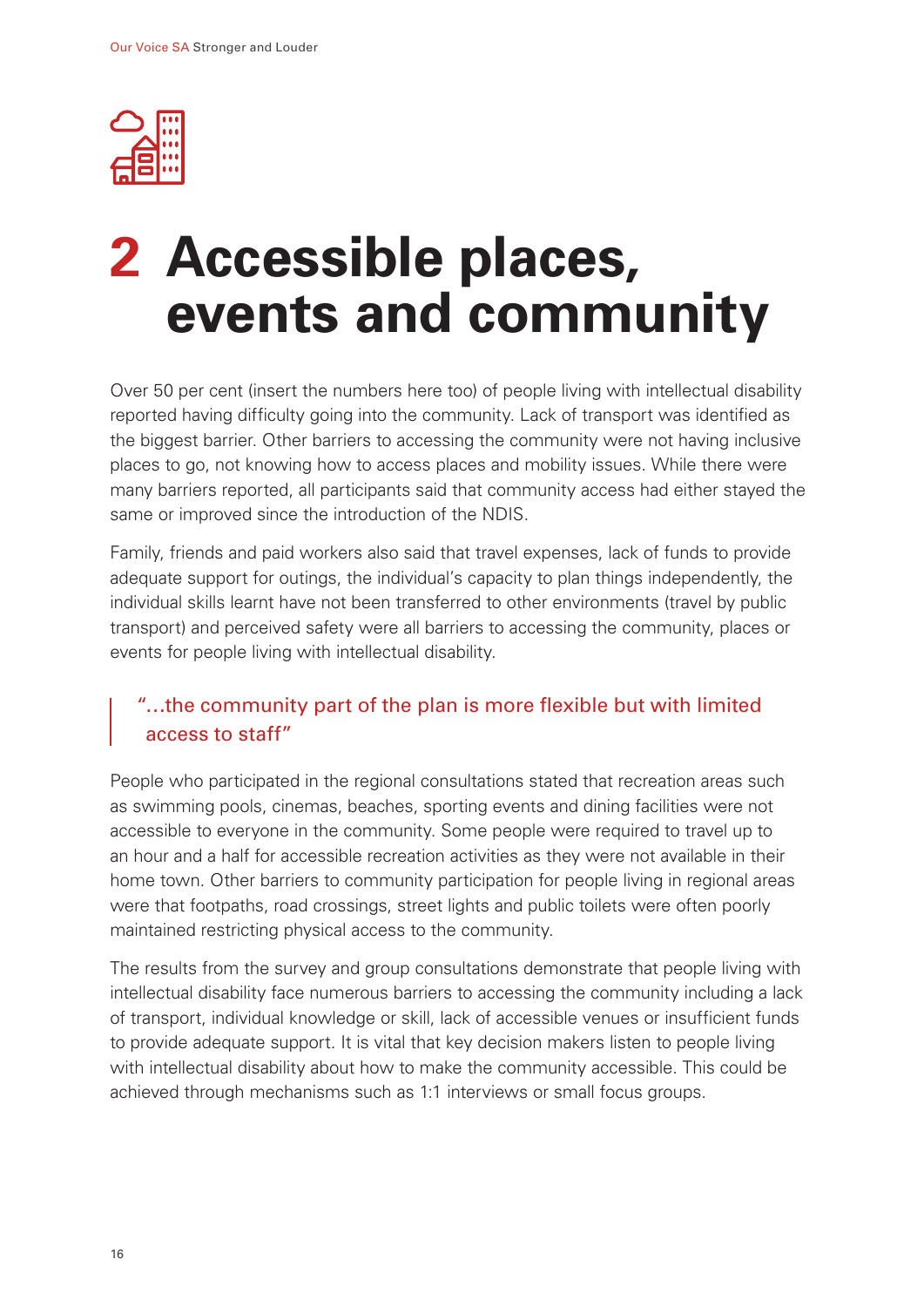<span id="page-16-0"></span>

### **3 Decision making, choices and being in control**

#### **Making Everyday Choices**

All people living with intellectual disability responded that they are actively involved in making small everyday choices and half are involved in making big changes in their lives. Seven people said they want to move into their own home or change where they are living.

#### **Choosing Support**

Over half of the people (29) stated that they don't choose their own staff or the activities that staff perform, staff are either allocated by the support agency or chosen by family. People living in regional areas stated that there is limited choice in support workers due to lack of employees in the area.

#### "I'd love a male support worker"

While most participants felt that they had choice and control around small everyday decisions, it was found that many were not provided opportunity to make decisions about big things in their lives such as where or who they live with and who their paid support provider would be. It is important for people living with intellectual disability to be involved at the heart of all decisions about their life including, but not limited to, their housing or support arrangements. One way to increase opportunities for decision making is to provide people living with intellectual disability information in accessible formats and to use supported decision-making frameworks.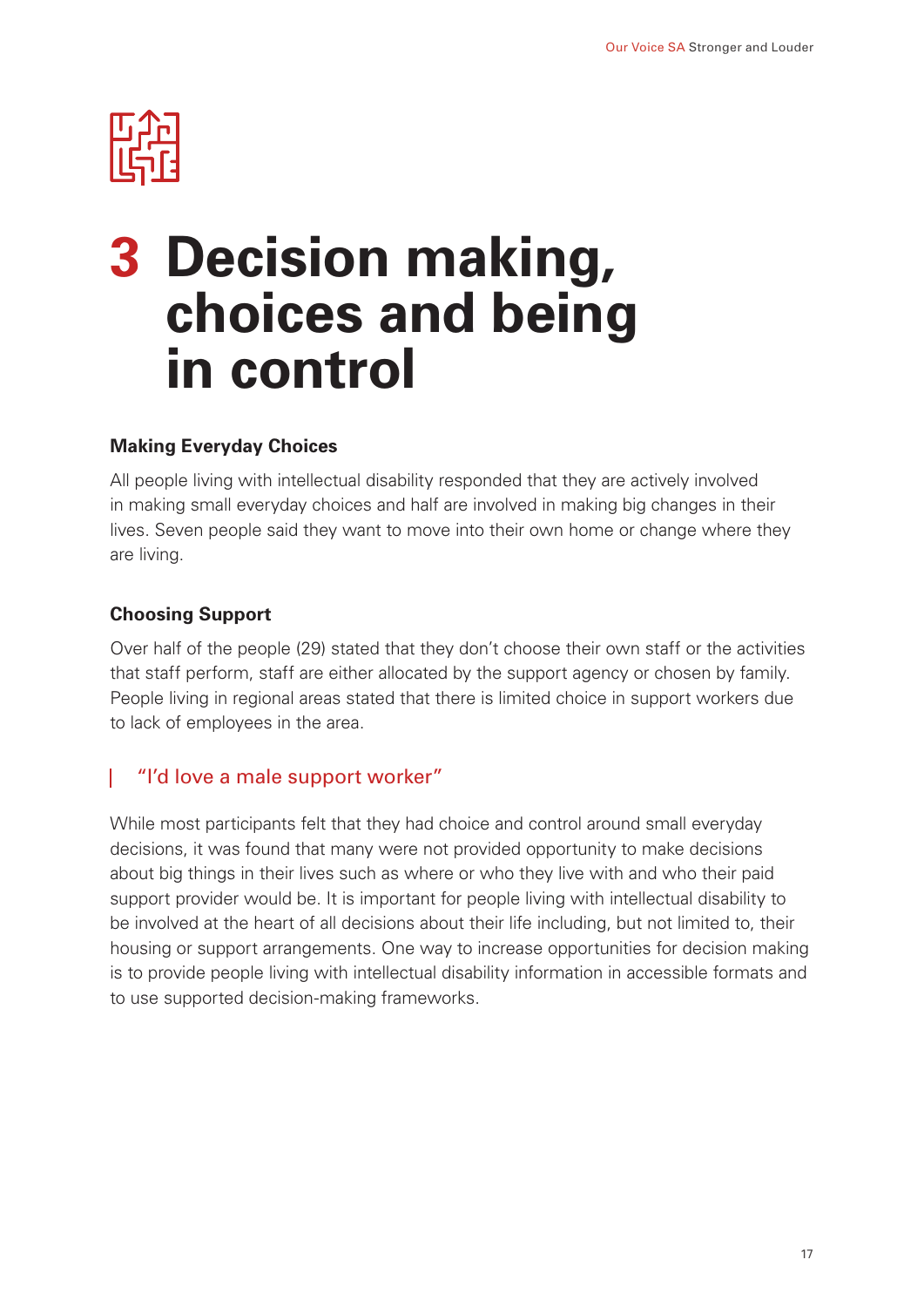<span id="page-17-0"></span>

### **4 Relationships**

#### **Making Friends**

25 respondents reported that they knew how to make friends and 9 stated that the NDIS has helped them meet new people. A lack of NDIS funding to provide adequate support in the community, access to transport, finding people with common interests and accessible places in the community were identified as barriers to making friends and meeting new people

#### **Choosing Groups**

80 per cent (33) of respondents reported that they decide what groups to attend and of those, two thirds (21) have been able to keep attending groups or attended new groups as a result if the support provided through the NDIS.

The barriers to joining new groups were inadequate funding support to attend, access to funding for day options, access to transport and monopoly of service provision.

#### "The agency managing his accommodation also manages his day activity"

#### **Self-advocacy Groups**

Eight people stated that they were part of a self-advocacy group.

The regional participants identified self-advocacy groups as a way for people living with intellectual disability to get their voices heard, talk about topics or issues that are important to the group, learn new things, teach others, an opportunity to meet new people, make changes in their local community and to start changing the perception of disability in the wider community.

#### "Joining Our Voice SA has helped me grow, I now have the confidence to speak up about things that matter to me"

Self-advocacy groups, such as Our Voice SA are important to the intellectual disability community as they provide opportunity to share information, meet new people, work together on common issues and to make changes in the local community.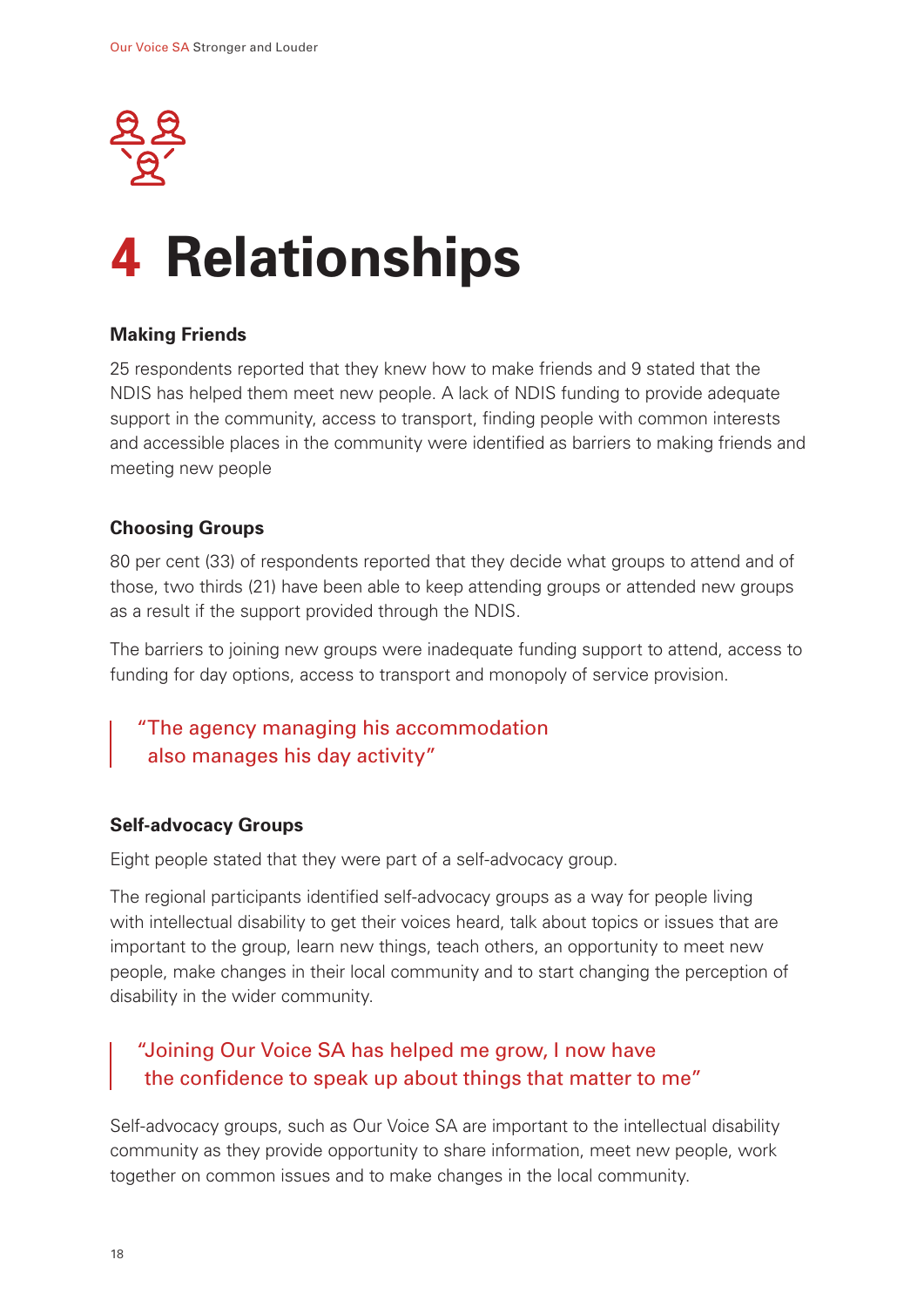### <span id="page-18-0"></span>**5 Safety**

#### **Community Safety**

People living with intellectual disability stated that they felt safest in the community during the day, in familiar areas, when with other people or supported by staff. Communication was seen as a major barrier to feeling safe in the community. People said that not being able to express themselves or not being understood by others made them feel unsafe, as did not being able to read.

#### "Only feel safe in familiar places"

Other reasons it was thought that people living with intellectual disability may not be safe in the community included poor money handling skills, ability to choose appropriate clothing for the weather, poor understanding and coping skills in social situations, sensory limitations causing safety implications (low sight), limited awareness of strangers and not understanding the social rules of being in the community.

#### **Home Safety**

Almost all of the respondents stated that they felt safe at home. One person said they do not feel safe in their home due to their current living arrangements and who they share their home with. Another stated they do not feel safe at home due to the people in neighbouring houses.

These findings indicate that more support is needed for people living with intellectual disabilities to build their skills and confidence to feel safe on their own in the community. Capacity building activities aimed at supporting people living with intellectual disability to be able to access the community, communicate and express themselves may help to reduce safety concerns.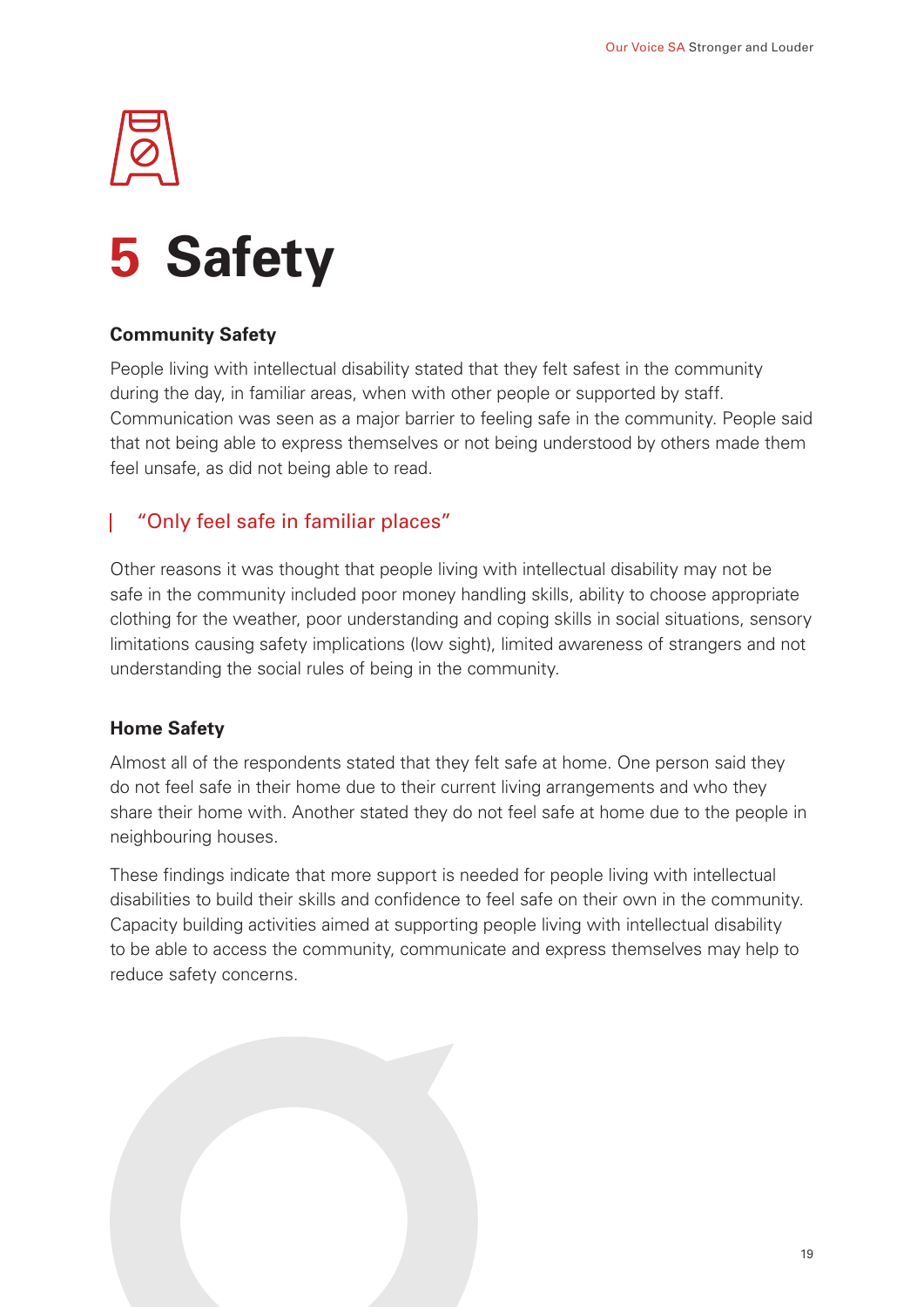<span id="page-19-0"></span>

### **6 Housing**

#### Who do you live with? (PLWID, N=40)



#### **Housing Choices**

Participants who live in their own home or with family stated they were involved in decisions about where to live or who to live with. Only one of the participants who lives in a shared or group home had a say in where they live or who they share their home with.

People living with intellectual disability in regional areas stated that accessible housing was not always available making the ability to move difficult. They also stated that the process of moving house took a long time, one individual has been waiting 12 months to move to a new home.

#### "I want to choose where I live"  $\mathbf{L}$

The survey results demonstrate that people living in shared or group homes are often not involved in deciding where to live or who they live with. Participants who stated they were involved in their accommodation decisions either lived in their own home or with family. It is important for people living with intellectual disability to be involved at the centre of all decisions about their housing arrangements regardless of their accommodation type. One way to increase opportunities for decision making is to provide people living with intellectual disability information in accessible formats and to use supported decision-making frameworks.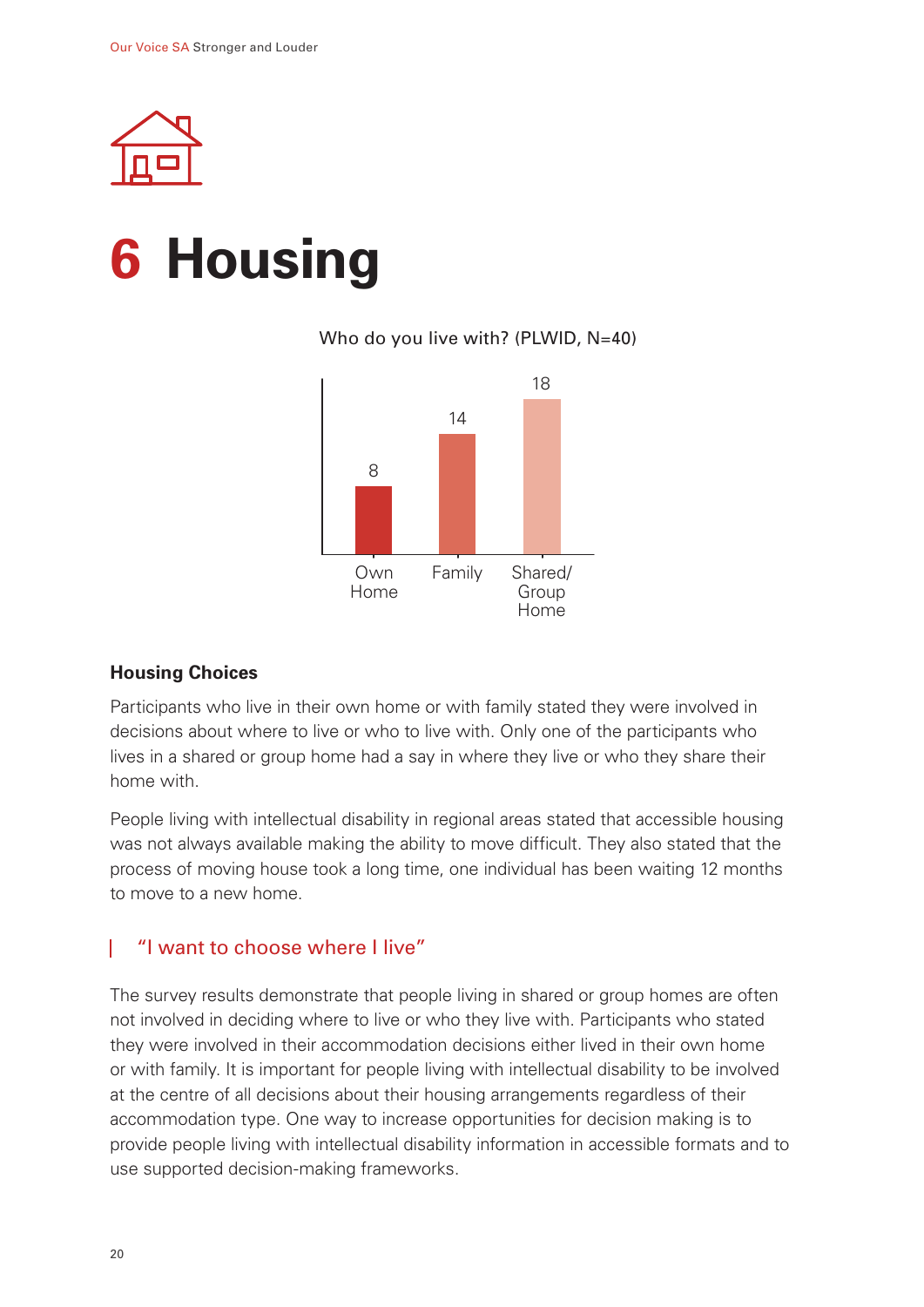### "Some things are decided for me, like if I'm allowed to do certain jobs at work"

<span id="page-20-0"></span>

### **7 Employment**

Do you work or looking for work? (PLWID, N=42)



Less than half of the participants were working or studying. Seven of the twelve people who are currently working reported that they work in a supported employment environment. Six people said that they have been able to gain access or make changes to employment or study through the NDIS. Benefits of accessing work or study through the NDIS has been that people living with intellectual disability are part of the community, are engaged and active, have a social connection and supported to remain at the same place of employment.

Seven of the eighteen people who work, study or volunteer feel they can speak up about problems they are facing. Barriers to speaking up included difficulty expressing thoughts, not being given the opportunity to speak up and a lack of confidence to speak up.

People living in regional areas stated that they would like more variety in the jobs available, more say in the type of work they perform and assistance to find employment.

While most participants felt positively about their current employment it was found that some were not able to speak up about problems they were experiencing. Participants face barriers such as difficulty expressing themselves, not being given opportunity to speak up or lacked confidence in their own skills to speak up. While the benefits of employment shared by the participants are important it is also crucial to note that the lack of skill or opportunity to speak up about problems experienced in the workplace has the potential to lead to PLWID being taken advantage of. OVSA provides workshops, mentoring and opportunity to learn self-advocacy skills all of which provide PLWID a platform to address problems in their lives.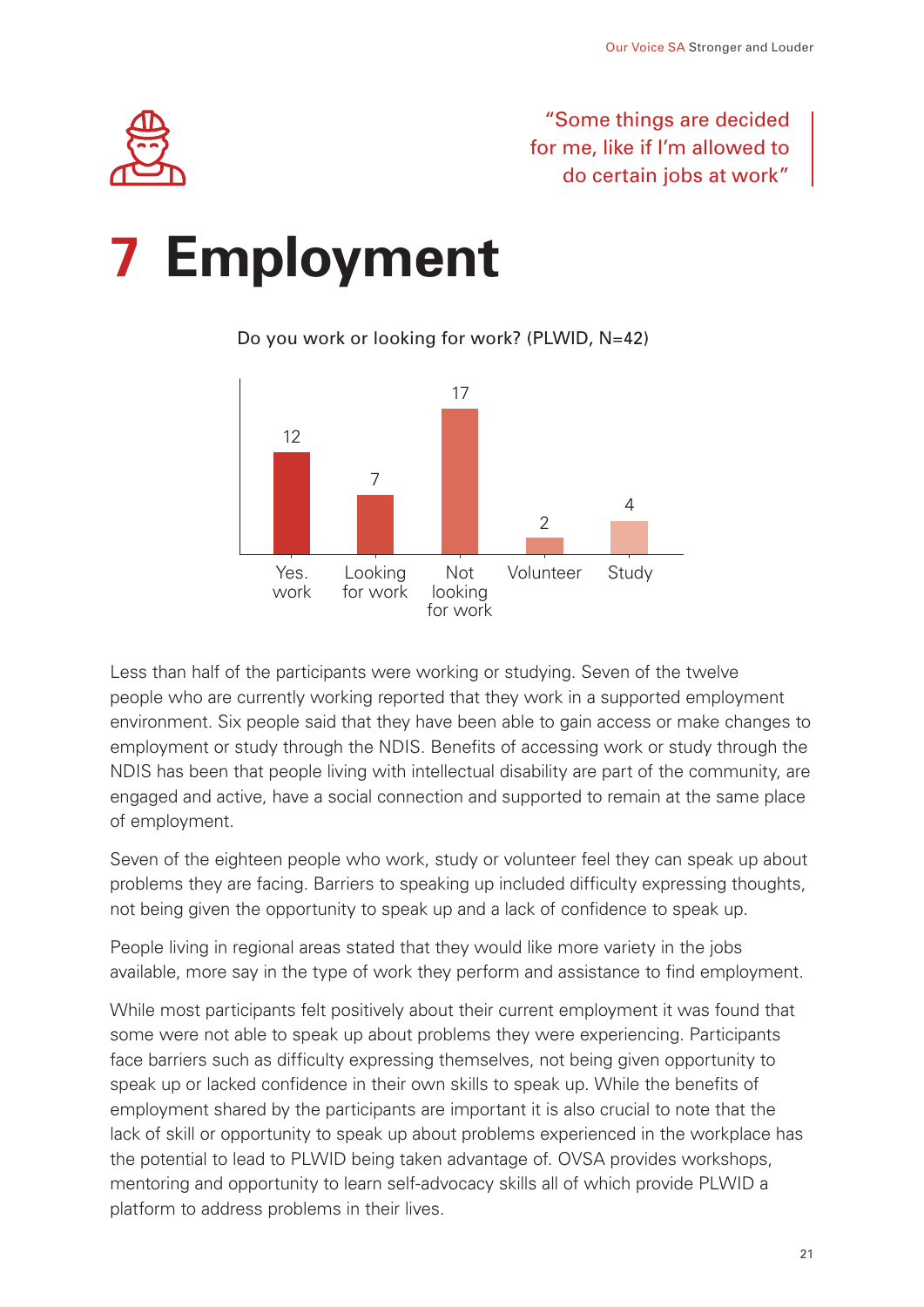<span id="page-21-0"></span>

### **8 Transport**

Do you use public transport? (PLWID, N=40)



Type of public transport (PLWID, N=41)

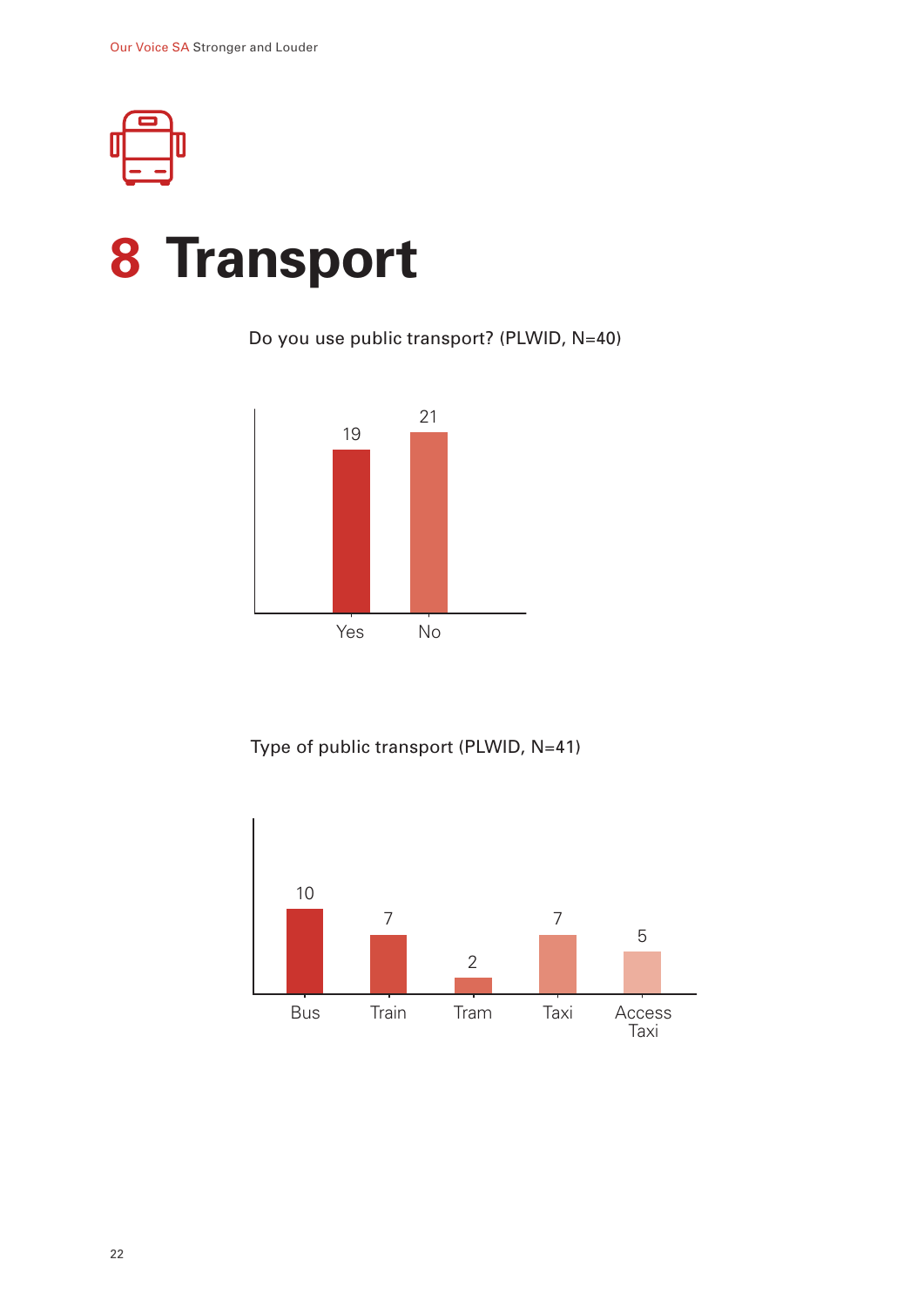#### **Access to Public Transport**

Only 19 of the respondents reported that they use public transport and seven people indicated they have difficulty using public transport and needed support present to access public transport. Accessibility and not feeling safe on public transport were the areas highlighted as barriers for people living with intellectual disability. Two people reported that the NDIS had helped them access transport or increasing access to transport.

#### "I can get to day options because they pick us up in the bus"

Public transport was not readily available to the eighteen people from regional areas. Most people reported that they rely on the community bus service which has limited scheduled runs, taxis or family and friends to travel between towns. One regional area does not have a current taxi or bus service running, the day options program has a bus which picks participants up from neighbouring towns each day. Trips to Adelaide for appointments or social gatherings are often made by family or friends transporting individuals or using the coach line that has semi-regular runs throughout the week and weekend.

The survey results demonstrated that the majority of participants do not use any form of public transport, leaving them to rely on family or friends to take them places. It was also found that people living with intellectual disability face a number of barriers when accessing public transport such as accessibility and availability of transport, lack of individual knowledge or skill , limited funds to provide adequate support and individuals not feeling safe when using public transport. More work is needed to ensure public transport is accessible to and used by people living with intellectual disability so they can live more independent lives.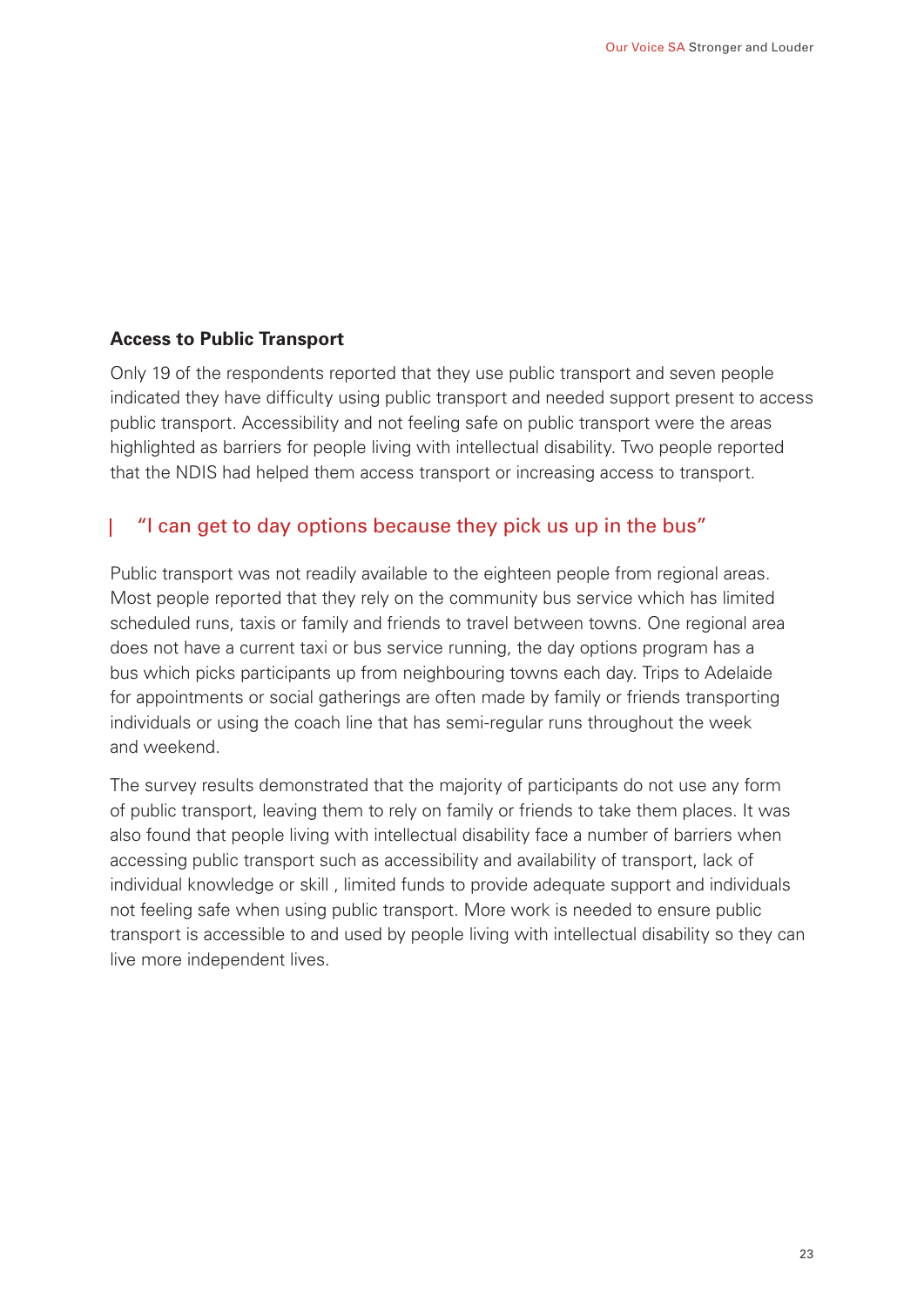<span id="page-23-0"></span>

### **9 Accessible information**

#### **Using Information to Make Decisions**

Less than half (14 people) of the respondents reported that they could access information to help them make decisions and six respondents reported that the NDIS has made getting information easier for them. Only three respondents said that they could access information about services in a way they could understand.

Barriers to accessing information to make decisions include low literacy skills, complexity of information, information only being available in written formats and not having skills or access to use computers. Those that have not been able to access information about services indicated that NDIS information is too long, information is confusing or difficult to understand and that the individual is unable to contact NDIS independently.

#### "Information in a way that I can understand it"

People living with intellectual disability have stated they need information shared with them in various formats including Easy English, video, text to speech, role play, visual representation, verbal communication and having support to go through the information with another person.

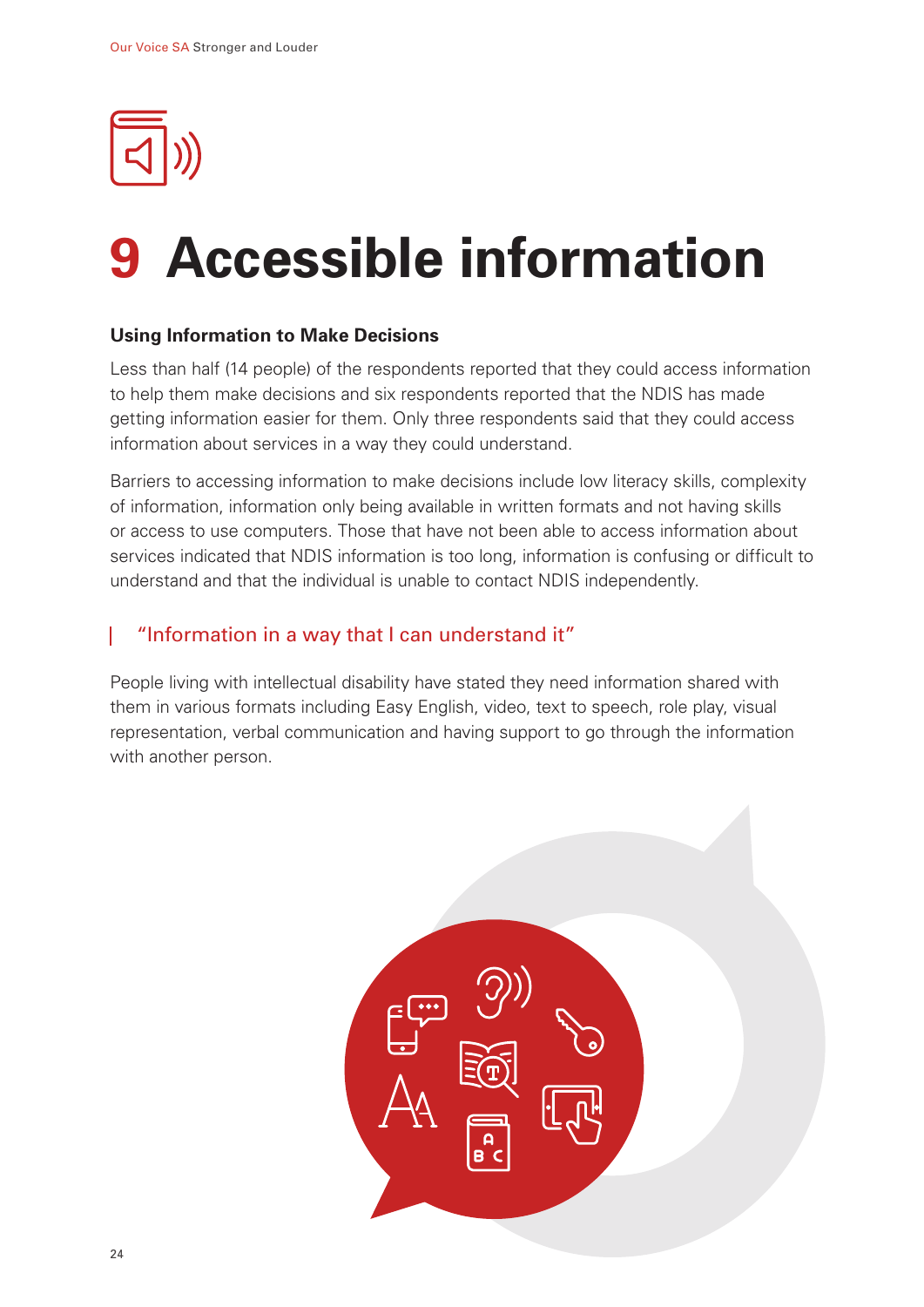

#### **Using Online Platforms**

27 people living with intellectual disability use Facebook to access information and 13 use websites to access information. Of the responses, only 10 people use both Facebook and websites to access information.

Barriers to using Facebook or websites to access information included low literacy skills, no skills in using technology, not interested in social media, not having access to the internet, and preferring face to face interactions.

#### "As a parent I feel like it would be too hard to add in supervising them on Facebook to make sure there were not problems or anything inappropriate"

The findings show that PLWID face a number of barriers when trying to access information to make decisions. It is known that many PLWID have low or no literacy skills and even fewer with computer literacy skills. As demonstrated in the survey responses many of the participants do not use websites to access information. Having access to a computer and internet is fundamental to access much of the accessible information as it is stored on service websites. By ensuring information is shared in multi-modal formats such as video, Easy English, audio and verbal communication we can increase the access for PLWID. It is also important to include hard copies of information and allow time for individuals to go through the information with another person to provide opportunity to ask question or clarify the information being shared.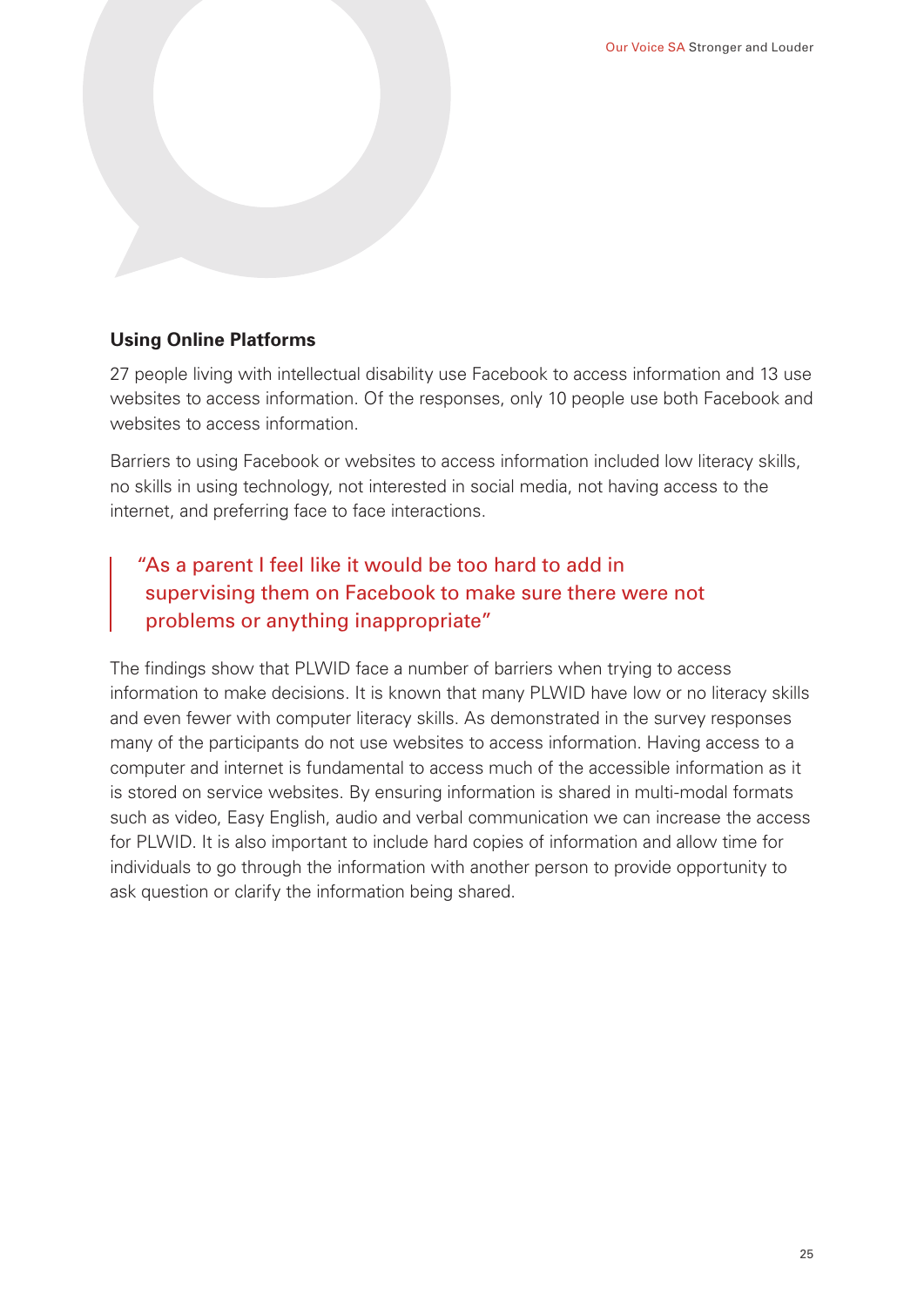### <span id="page-25-0"></span>**Main priorities for the intellectual disability community**

Individuals, family, friends and paid workers were asked what their number one priority or issue would be for the intellectual disability community, their responses are below. This Needs Analysis has identified three main themes of priority for people living with intellectual disability; access, inclusion and opportunity to make choices.

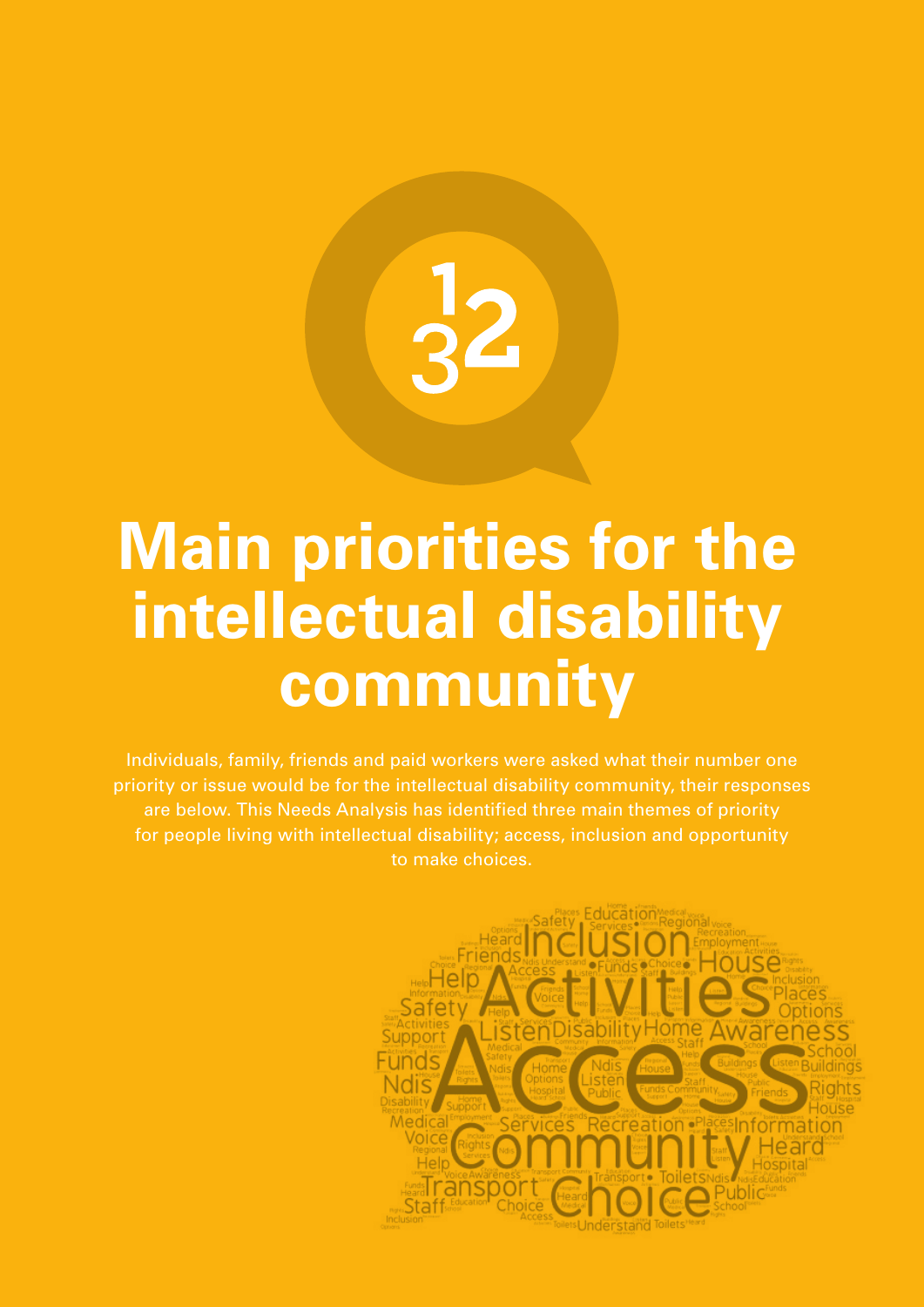#### **Access**

Access to information, the community, places and services were all identified as priorities in the intellectual disability community. The main priority for people living with intellectual disability is access to recreation activities in the community.

#### "Feeling part of it"

#### **Our Voice SA recommends that:**

South Australian state and council authorities should consult with with Our Voice SA and other stakeholders living with intellectual disability about what makes community accessible to inform the development and implementation of their Disability Access and Inclusion Plans.

All information about services in South Australia must be in multi-modal accessible formats, including video, Easy English, audio and verbal communication.

The NDIA should provide fully accessible multi-modal resources and increased support for people living with intellectual disability to understand and implement their NDIS plan and to challenge it if they don't like it.

#### **D** Inclusion

Having their voices heard by others is important for people living with intellectual disability, however disability awareness within the wider community; particularly medical staff, was the main priority.

#### **Our Voice SA recommends that:**

Key government decision makers and service providers must take the time to listen to people who live with intellectual disability. This could be achieved through mechanisms such as 1:1 interviews or small focus groups.

#### **Choice and decision making**

People living with intellectual disability stated that they wanted opportunity to make choices about their staff, services, daily activities and housing. People stated that choices about transport was the main priority in this area.

#### "Never underestimate what people with disabilities can do"

#### **Our Voice SA recommends that:**

NDIA should continue funding peer networks and individual capacity building activities that are designed by and for people living with intellectual disability which focus on building the self-advocacy and decision making skills of people living with intellectual disability.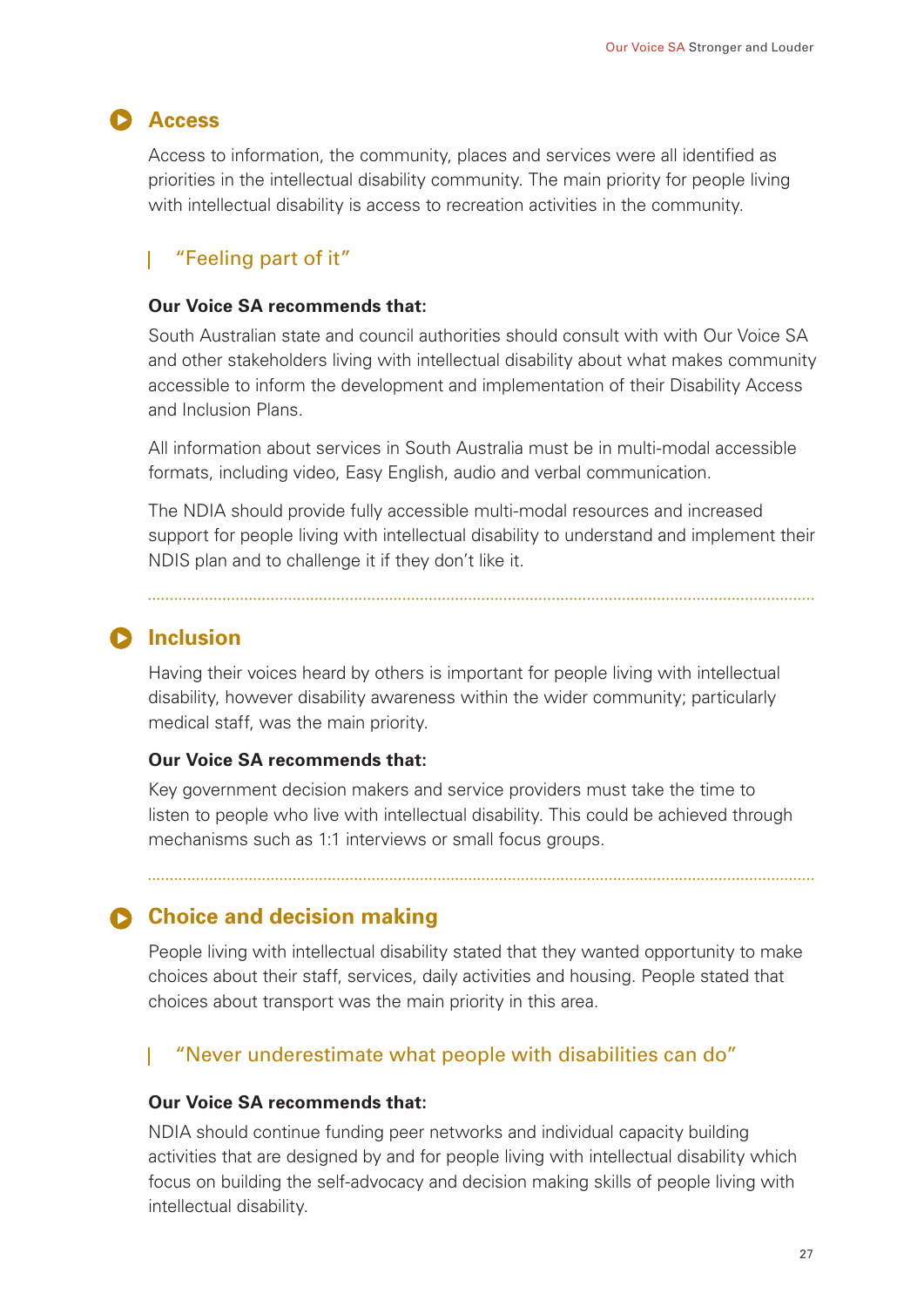<span id="page-27-0"></span>

## **Attachments**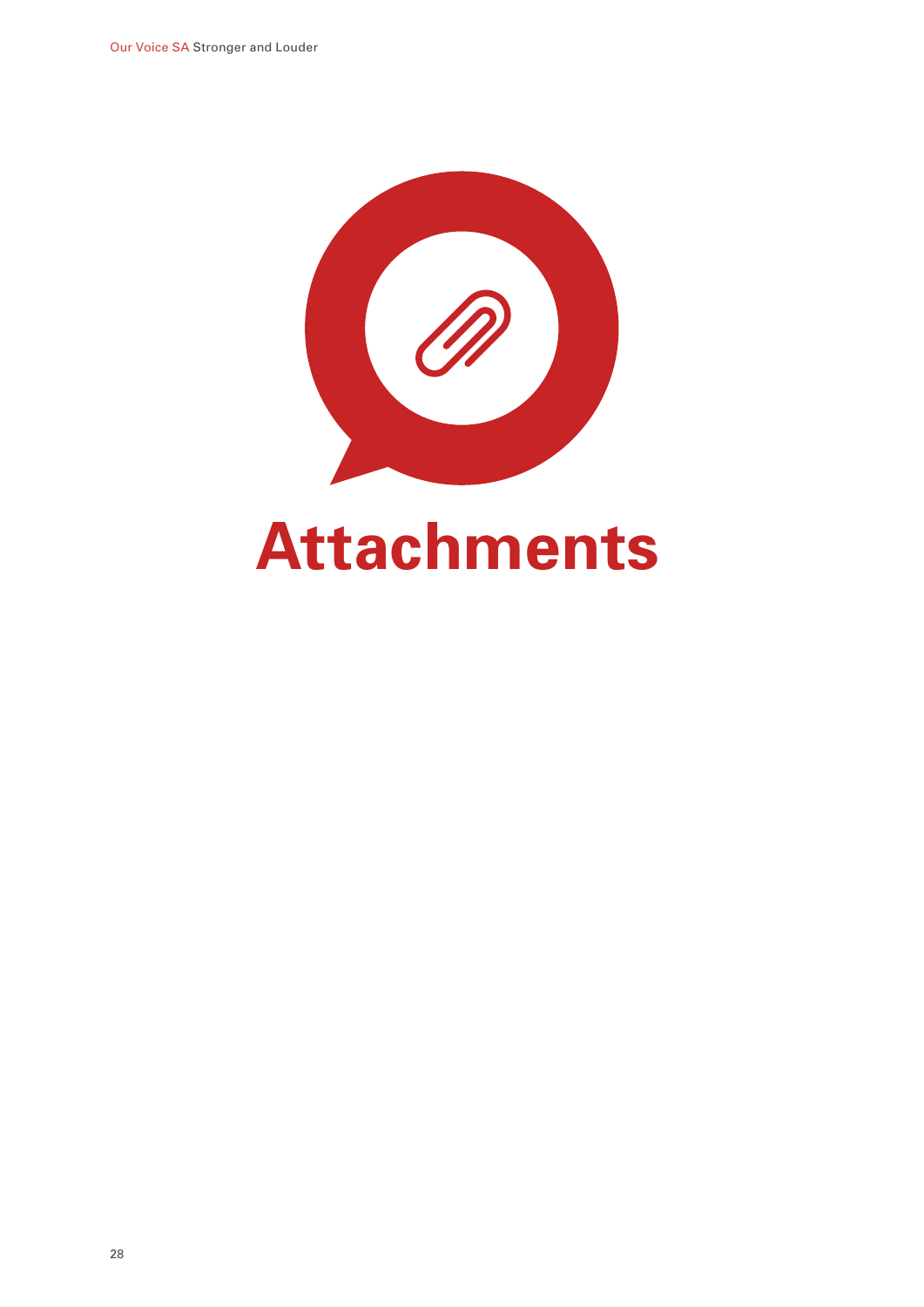#### <span id="page-28-0"></span>**ATTACHMENT A Survey questions for people living with intellectual disability**

- 1. Your age 18-34 35-54 55+
- 2. Your gender
- 3. Who do you live with? Family On my own Shared house Other (please specify)
- 4. Your Post Code

#### **Theme 1 NDIS**

- 5. Have you got an NDIS plan? Yes No, not on the NDIS No, not on the NDIS but waiting to get a plan Unsure
- 6. Who has given you information about the NDIS?

Family member Service Provider Disability Advocacy Agency NDIS Other (please specify)

- 7. Was information about the NDIS given in a way you can understand? Yes No Unsure
- 8. Do you know what is in your plan? Yes No Unsure
- 9. Do you know how to use your plan? Yes No Unsure
- 10. Do you get help with your plan? Yes No Unsure
- 11. If yes, what help do you get?
- 12. What has been the best thing about the NDIS?
- 13. What has been the worst thing about the NDIS?
- 14. Has the NDIS helped you achieve your goals? Yes No Unsure
- 15. If so, which ones?
- 16. From 1 to 10, where 1 is the worst and 10 is the best, how would you rate the NDIS?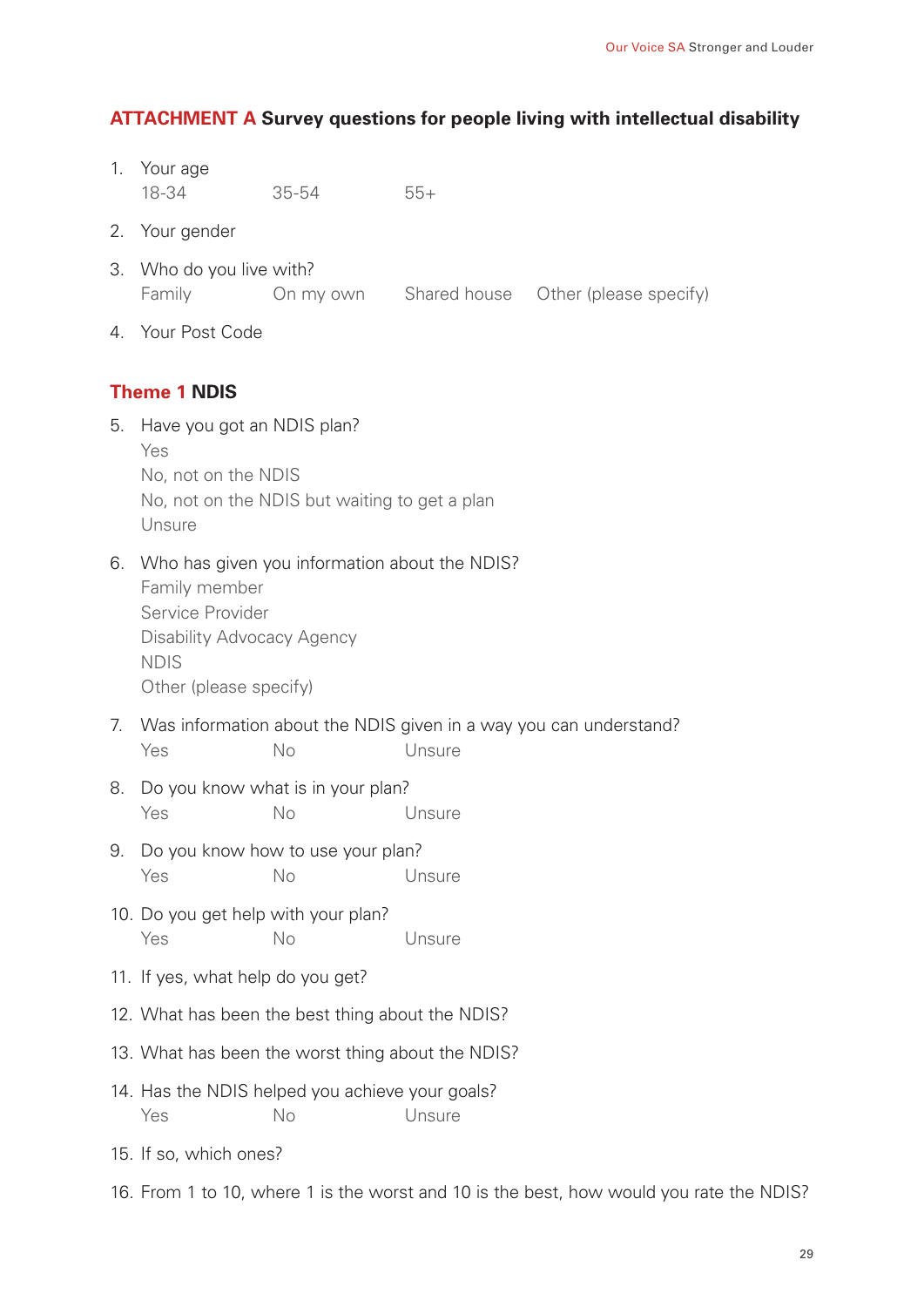#### **Theme 2 Accessible places, events and community**

- 17. Do you have trouble going out to the community, events or places? Yes No Unsure
- 18. If yes, what are the issues you are experiencing?
- 19. Has going out to the community, events or places changed since the NDIS? Got better The same Got worse
- 20. Has the NDIS helped with accessing or increasing access to the community or events? Yes No Unsure Not Applicable
- 21. If no, what has been the biggest challenge?

#### **Theme 3 Decision making**

- 22. Do you make everyday choices like what to wear, what to eat and what do to? Yes No Unsure
- 23. Can you change things in your life if you want to? Yes No Unsure
- 24. If no, what are the issues you are experiencing?
- 25. Has the NDIS helped change things in your life if you want to? Yes No Unsure Not Applicable
- 26. If no, what is the main thing you want to change?
- 27. Do you choose your staff? (Who they are, when they come and what they do?) Yes No Unsure

#### **Theme 4 Relationships**

- 28. Do you know how to make friends? Yes No Unsure
- 29. Has the NDIS helped you meet new people? Yes No Unsure
- 30. If no, what has been the biggest challenge?
- 31. Do you decide what groups you go to? Yes No Unsure
- 32. Has the NDIS helped you keep attending groups or join new groups? Yes No Unsure
- 33. If no, what has been the biggest challenge?
- 34. Are you part of a peer network or self-advocacy group? Yes No Unsure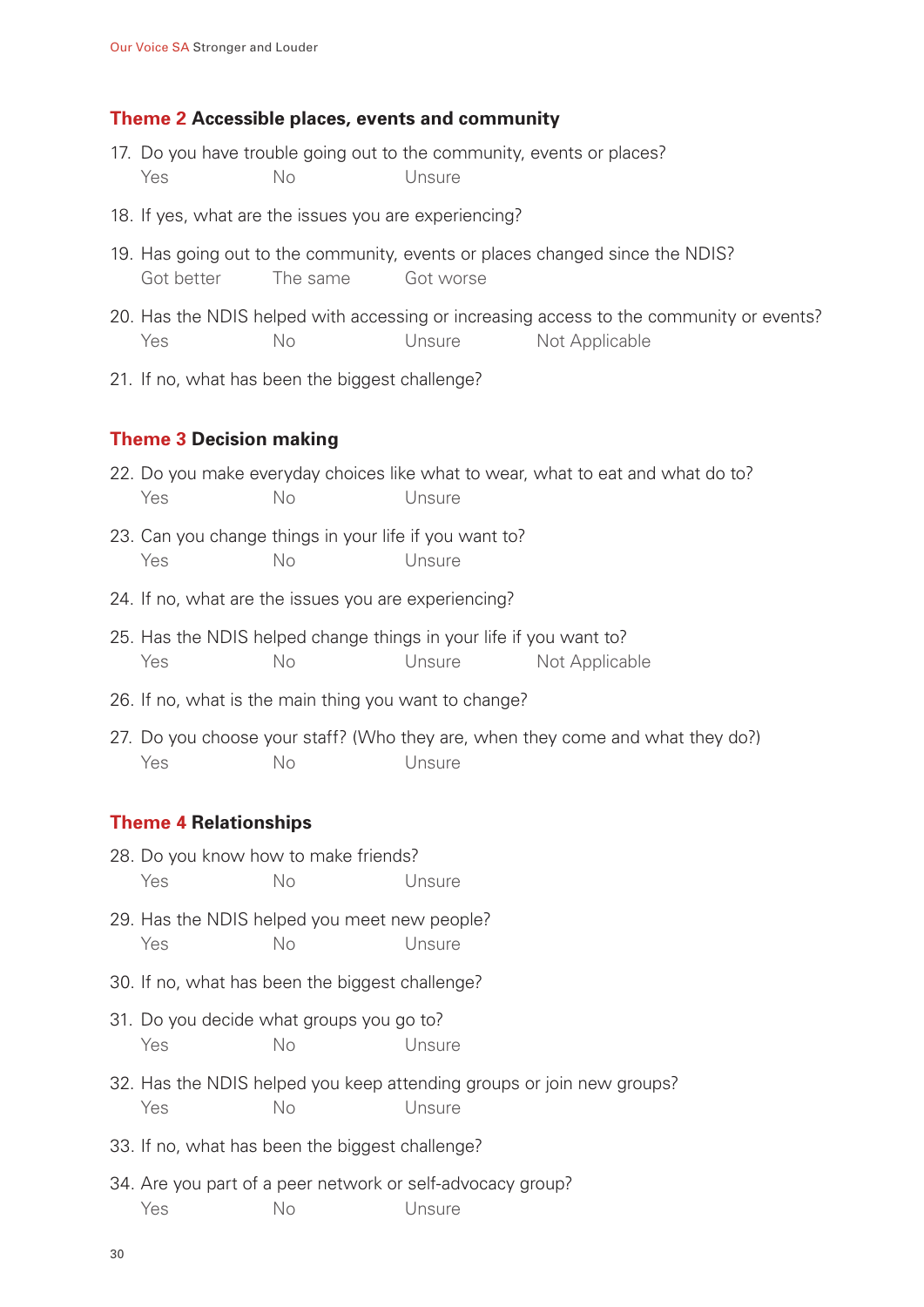#### **Theme 5 Safety**

- 35. Do you feel safe in the community? Yes No Unsure
- 36. If no, what makes you feel unsafe?
- 37. Do you feel safe at home? Yes No Unsure
- 38. If no, what makes you feel unsafe?

#### **Theme 6 Housing**

- 39. Did you choose where you live? Yes No Unsure
- 40. Did you choose who you live with? Yes No Unsure
- 41. Has the NDIS helped you make changes at your home? Yes No Unsure Not Applicable
- 42. If no, what is your main priority?

#### **Theme 7 Employment**

- 43. Do you work or looking for work?
	- Yes, I work
	- No, looking for work
	- No, not looking for work
	- No, retired
	- No, studying
	- Unsure
- 44. If yes, full time, part time, casual, volunteer?
- 45. If yes, open or supported employment?
- 46. If yes, how many days do you work in a week? 1, 2, 3, 4, 5, 6, 7
- 47. Has the NDIS helped you access work or change things at work? Yes No No Unsure Not Applicable
- 48. If no, what is your main priority?
- 49. Can you speak up at work about problems? Yes No Unsure
- 50. If no, what stops you from speaking up?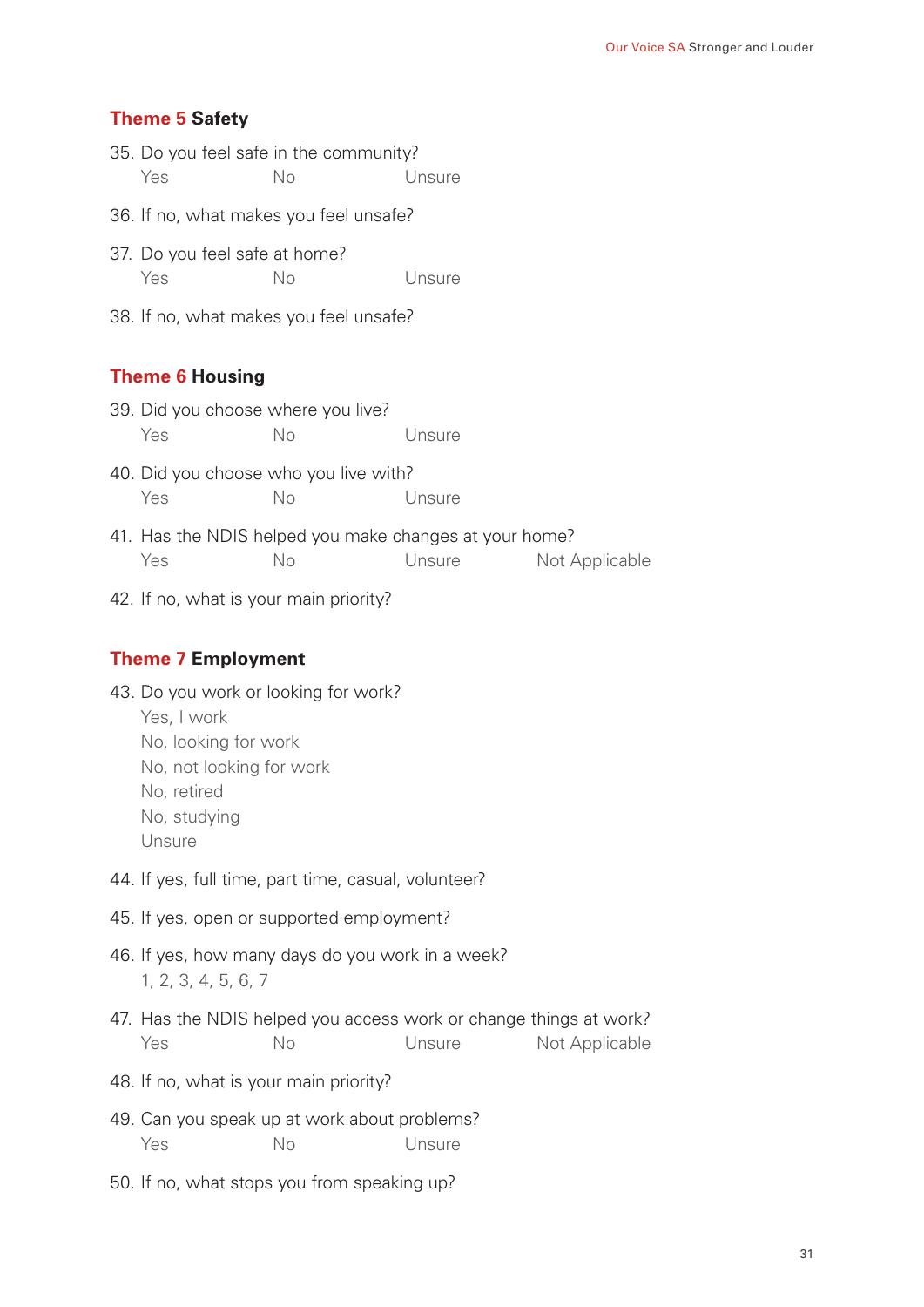#### **Theme 8 Transport**

|                                                       | 51. Do you use public transport?<br>Yes                                  | No    | Unsure                                                         |                                                                                     |  |  |  |  |
|-------------------------------------------------------|--------------------------------------------------------------------------|-------|----------------------------------------------------------------|-------------------------------------------------------------------------------------|--|--|--|--|
|                                                       | 52. If yes, what type?<br><b>Bus</b>                                     | Train | Tram                                                           | Taxi                                                                                |  |  |  |  |
|                                                       | Yes                                                                      | No    | 53. Do you have any problems using public transport?<br>Unsure |                                                                                     |  |  |  |  |
| 54. If yes, what are the issues you are experiencing? |                                                                          |       |                                                                |                                                                                     |  |  |  |  |
|                                                       | Yes                                                                      | No    | Unsure                                                         | 55. Has the NDIS helped you access transport or increased your access to transport? |  |  |  |  |
|                                                       | 56. If no, what are the challenges?                                      |       |                                                                |                                                                                     |  |  |  |  |
|                                                       |                                                                          |       |                                                                |                                                                                     |  |  |  |  |
|                                                       | <b>Theme 9 Information</b>                                               |       |                                                                |                                                                                     |  |  |  |  |
|                                                       | Yes                                                                      | No    | Unsure                                                         | 57. Can you get information about services in ways you can understand?              |  |  |  |  |
| 58. If no, how can information be shared differently? |                                                                          |       |                                                                |                                                                                     |  |  |  |  |
|                                                       | 59. Has the NDIS made getting information easier?<br>Yes<br>No<br>Unsure |       |                                                                |                                                                                     |  |  |  |  |
| 60. If no, what are the main challenges?              |                                                                          |       |                                                                |                                                                                     |  |  |  |  |
|                                                       | 61. Do you use Facebook?<br>Yes                                          | No    | Unsure                                                         |                                                                                     |  |  |  |  |

62. If no, why not?

- 63. Do you use websites? Yes No Unsure
- 64. If no, why not?

#### **Main priorities**

- 65. What is your number one priority/ issue in your community?
- 66. What would be helpful to address these issues?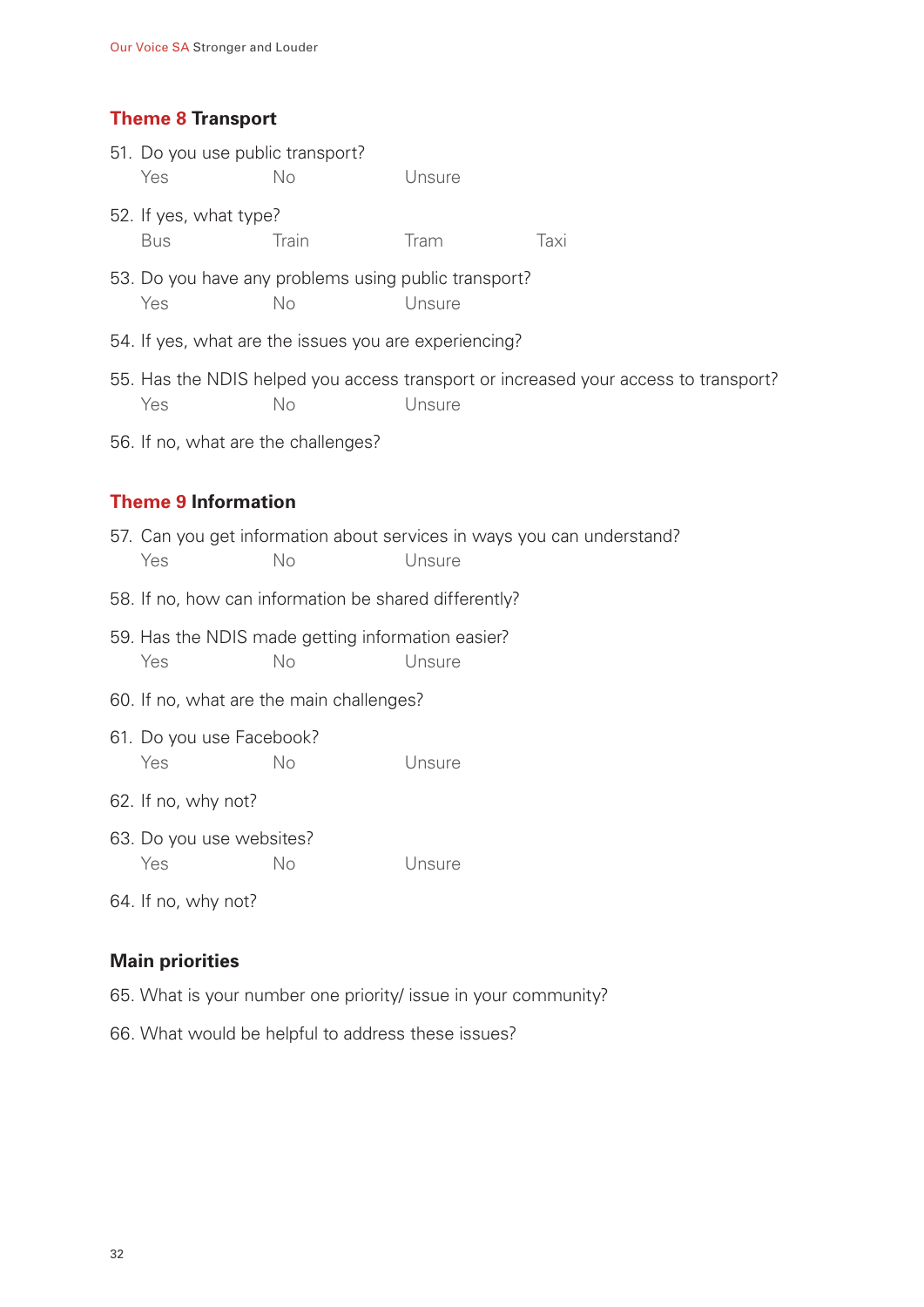#### <span id="page-32-0"></span>**ATTACHMENT B Survey questions for family, friends and paid workers**

Please answer the questions about the needs of a person living with an intellectual disability (PLWID)

- 1. Age 3. PLWID Age 2. Your Gender 5. Which of the following best describes you? 4. PLWID Gender 12. What additional information or resources were needed? 6. Who does the PLWID live? 8. Does the PLWID have an NDIS plan? 9. Who has given the PLWID information about the NDIS? 10. Was information about the NDIS is given in a way they could understand? 11. What issues were experienced? 18-34 35-54 55+ 18-34 35-54 55+ Family member/ friend of a person living with intellectual disability Service provider Other (please specify) Family **On their own** Shared house Other (please specify) 7. PLWID Postcode **Theme 1 NDIS**  Yes No, not on the NDIS No, not on the NDIS but waiting to get a plan **Unsure** Family member Service Provider Disability Advocacy Agency NDIS Other (please specify) Yes No Unsure
- 13. Does the PLWID know what is in their plan? Yes No Unsure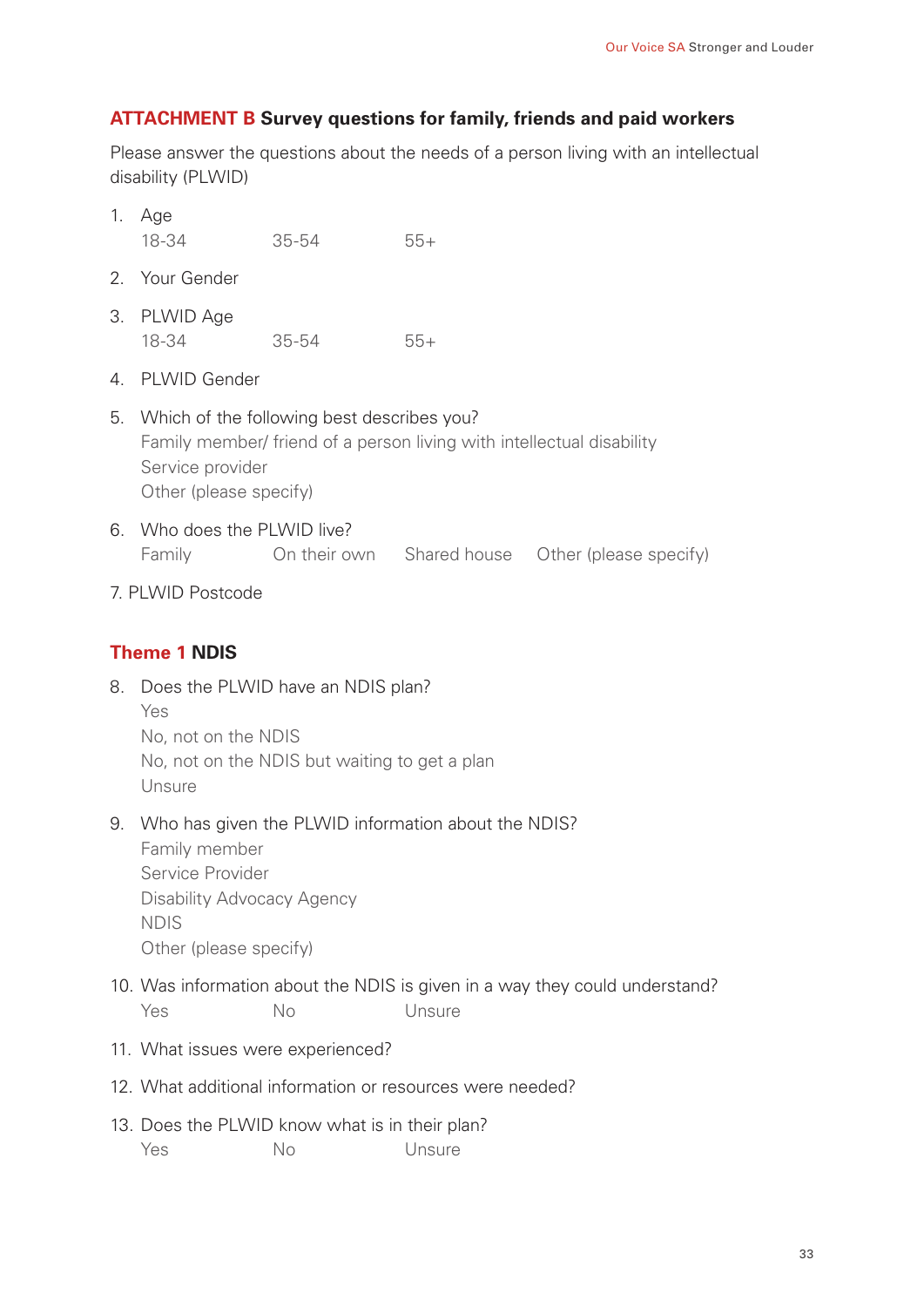- 14. Does the PLWID know how to use their plan? Yes No Unsure
- 15. Does the PLWID require support to use their plan? Yes No Unsure
- 16. If yes what support is received?
- 17. Is the support adequate? Yes No Unsure
- 18. If no, what additional support is required?
- 19. Does the PLWID know where to get help with their plan? Yes No Unsure
- 20. What has been the best thing about the NDIS for the PLWID?
- 21. Has the NDIS helped the PLWID achieve their goals? Yes No Unsure
- 22. If so which ones?
- 23. What has been the worst thing about the NDIS for the PLWID?
- 24. From 1 to 10, where 1 is the worst and 10 is the best, how would you rate the NDIS?

#### **Theme 2 Accessible places, events and community**

- 25. Does the PLWID have trouble going out to the community, events or places? Yes No Unsure
- 26. If yes what are the issues they are experiencing?
- 27. Has going out to the community, events or places changed since the NDIS? Got better The same Got worse
- 28. Has the NDIS helped with accessing or increasing access to the community or events? Yes No Unsure Not Applicable
- 29. If no what has been the biggest challenge?

#### **Theme 3 Decision making**

- 30. Does the PLWID make everyday choices like what to wear, what to eat and what do to? Yes No Unsure
- 31. Can the PLWID change things in their if they want to? Yes No Unsure
- 32. If no what are the issues you are experiencing?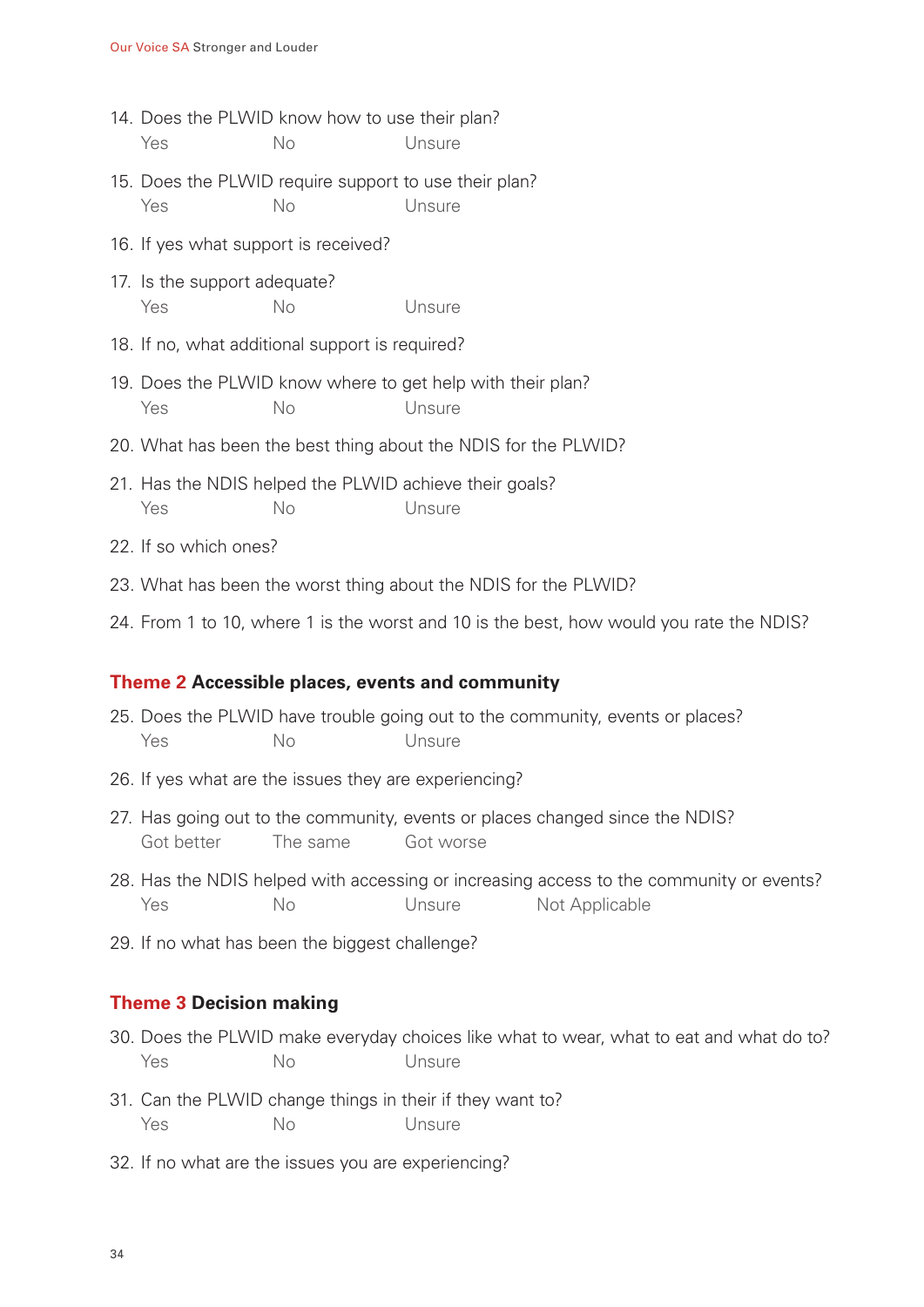- 33. Has the NDIS helped the PLWID change things in their life if they want to? Yes No Unsure Not Applicable
- 34. If no what is the main thing they want to change?
- 35. Is the PLWID involved in staff arrangements? (Who they are, when they come and what they do?) Yes No Unsure
	-

#### **Theme 4 Relationships**

- 36. Does the PLWID know how to make friends? Yes No Unsure
- 37. Has the NDIS helped the PLWID meet new people? Yes No Unsure
- 38. If no what has been the biggest challenge?
- 39. Does the PLWID decide what groups you go to? Yes No Unsure
- 40. Has the NDIS helped the PLWID keep attending groups or join new groups? Yes No Unsure
- 41. If no what has been the biggest challenge?
- 42. Is the PLWID part of a peer network or self-advocacy group? Yes No Unsure

#### **Theme 5 Safety**

- 43. Do you believe the PLWID feels safe in the community? Yes No Unsure
- 44. If no, what do you believe makes them feel unsafe?
- 45. Do you believe the PLWID feels safe at home? Yes No Unsure
- 46. If no, what do you believe makes them feel unsafe?

#### **Theme 6 Housing**

- 47. Did the PLWID choose where to live? Yes No Unsure
- 48. Did the PLWID choose who to live with? Yes No Unsure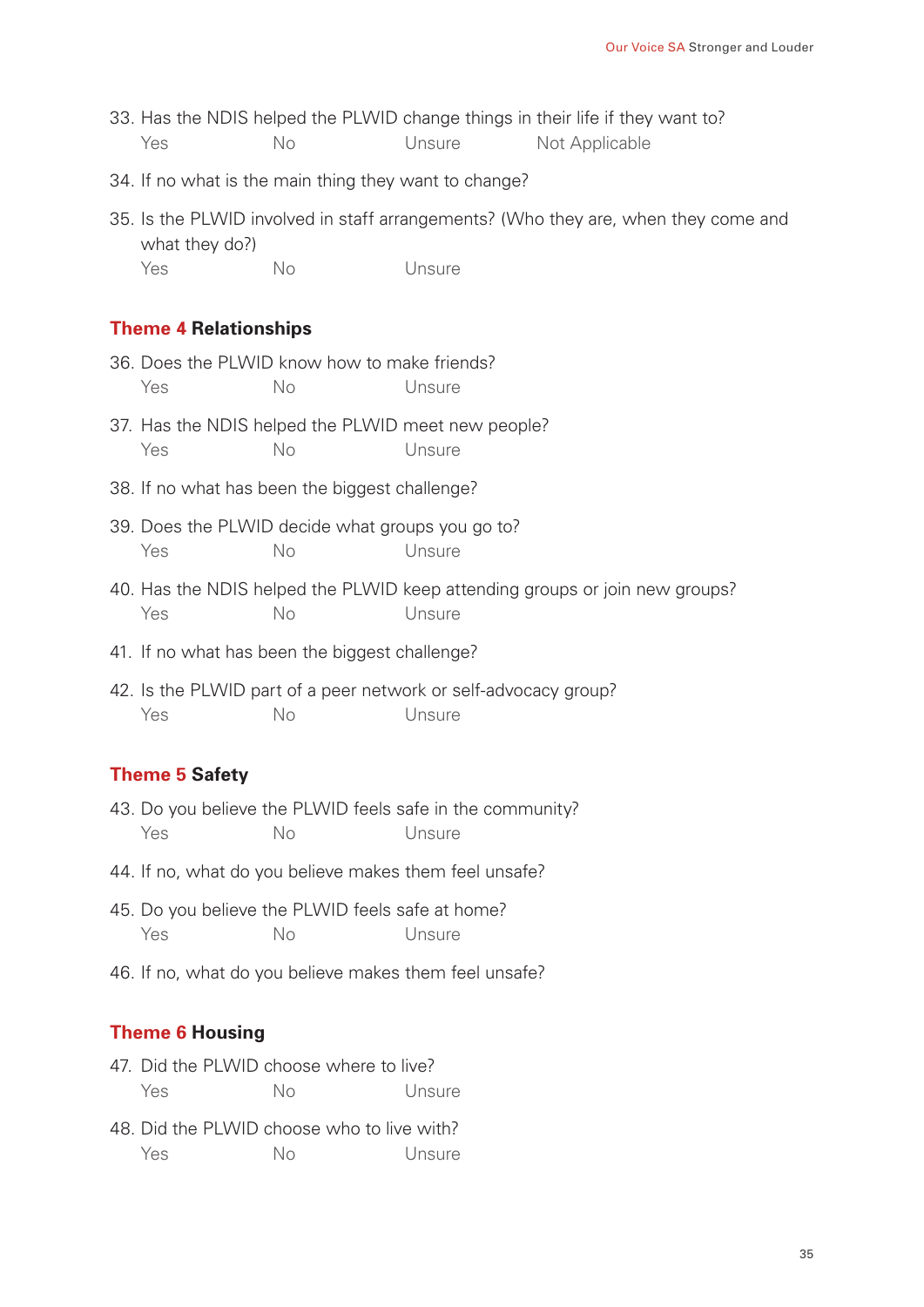- 49. Has the NDIS helped the PLWID make changes at their home? Yes No Unsure Not Applicable
- 50. If no what is their main priority?

#### **Theme 7 Employment**

- 51. Does the PLWID work or currently looking for work?
	- Yes, work Yes, volunteer Yes, study No, looking for work No, not looking for work No, retired Unsure
- 52. If yes, full time, part time, casual, volunteer?
- 53. If yes, open or supported employment?
- 54. If yes, how many days do they work in a week? 1, 2, 3, 4, 5, 6, 7
- 55. Has the NDIS helped the PLWID access work or change things at work? Yes No Unsure
- 56. If no, what is their main priority?
- 57. Can the PLWID speak up at work about problems? Yes No Unsure
- 58. If no what stops them from speaking up?

#### **Theme 8 Transport**

- 59. Does the PLWID you use public transport? Yes No Unsure
- 60. If yes what type? Bus Train Tram Taxi
- 61. Does the PLWID experience any problems using transport? Yes No Unsure
- 62. If yes what are the issues experienced?
- 63. Has the NDIS helped the PLWID access transport or increased access to transport? Yes No Unsure
- 64. If no what are the challenges?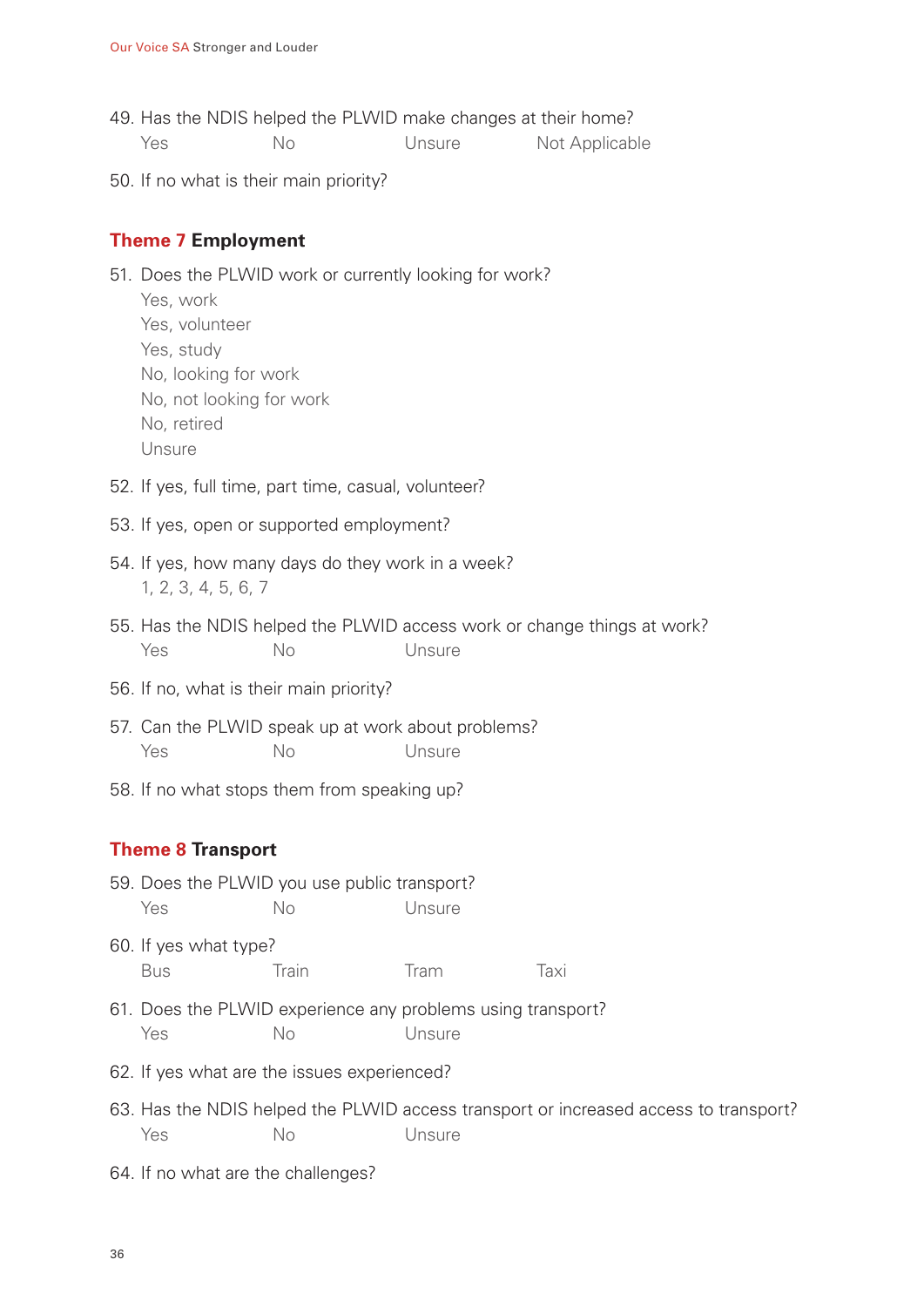#### **Theme 9 Information**

- 65. Can the PLWID get information about services in ways they can understand? Yes No Unsure
- 66. If no how can information be shared differently?
- 67. Has the NDIS made getting information easier for the PLWID? Yes No Unsure
- 68. If no what are the main challenges?
- 69. Does the PLWID you use Facebook? Yes No Unsure
- 70. If no, why not?
- 71. Does the PLWID use websites? Yes No Unsure
- 72. If no, why not?

#### **Main priorities**

- 73. What is your number one priority/issue in your community for PLWID?
- 74. What would be helpful to address these issues?